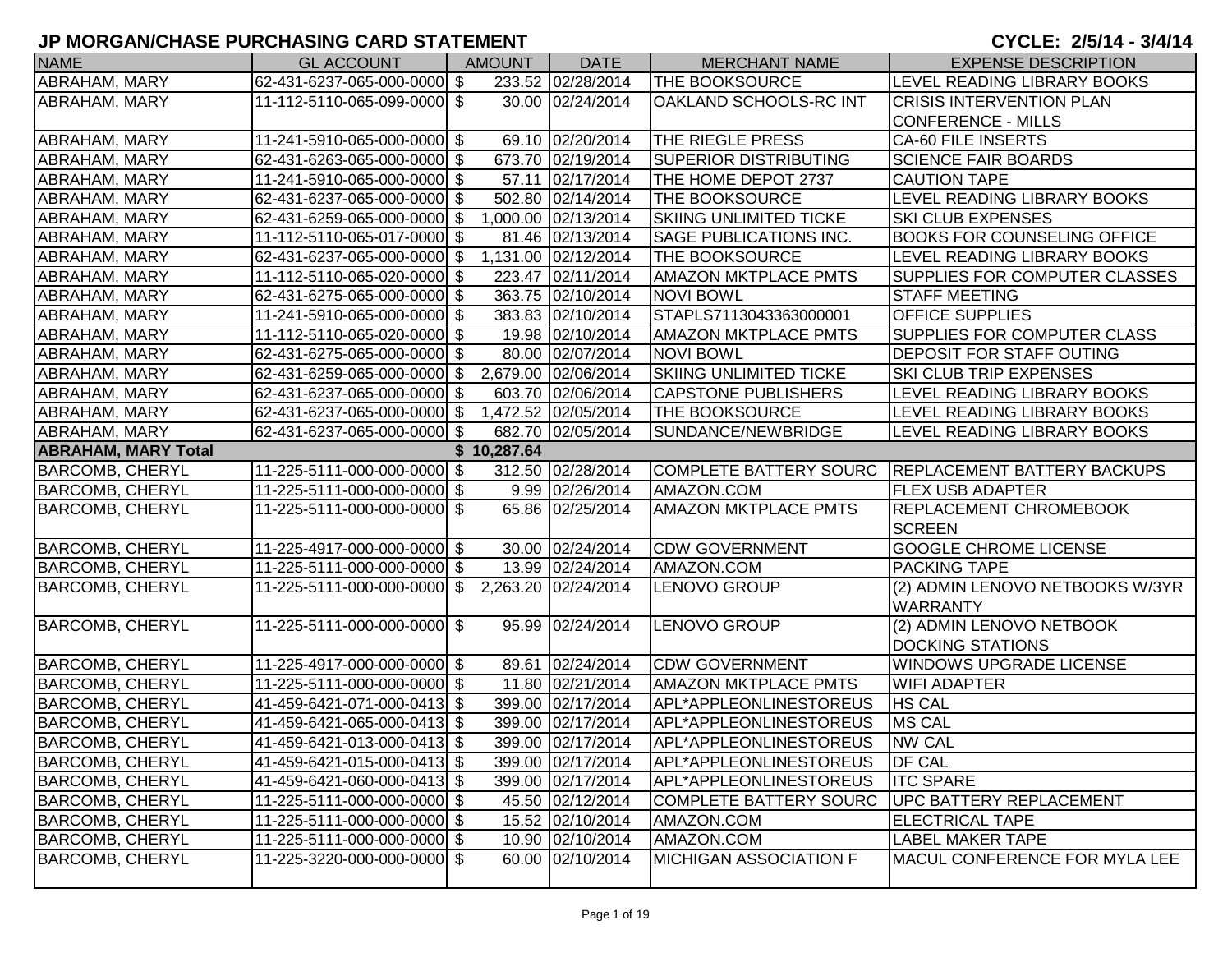| <b>NAME</b>                     | <b>GL ACCOUNT</b>           | <b>AMOUNT</b>  | <b>DATE</b>         | <b>MERCHANT NAME</b>                         | <b>EXPENSE DESCRIPTION</b>            |
|---------------------------------|-----------------------------|----------------|---------------------|----------------------------------------------|---------------------------------------|
| <b>BARCOMB, CHERYL</b>          | 11-225-5111-000-000-0000 \$ |                | 422.21 02/06/2014   | <b>AMAZON MKTPLACE PMTS</b>                  | ELO TOUCH SCREEN MONITOR FOR          |
|                                 |                             |                |                     |                                              | <b>NM KITCHEN</b>                     |
| <b>BARCOMB, CHERYL</b>          | 11-225-5910-000-000-0000 \$ |                | 119.80 02/06/2014   | <b>AMAZON MKTPLACE PMTS</b>                  | (4) MAGNIFIER LAMPS                   |
| <b>BARCOMB, CHERYL Total</b>    |                             | 5,561.87       |                     |                                              |                                       |
| <b>BEDFORD, JULIE</b>           | 11-241-5990-015-000-0000 \$ |                | 26.75 02/21/2014    | <b>STAPLES</b><br>00115659                   | <b>ADMINISTRATIVE SUPPLIES</b>        |
| <b>BEDFORD, JULIE</b>           | 11-241-5990-015-000-0000 \$ |                | 63.74 02/21/2014    | <b>STAPLES</b><br>00115659                   | <b>ADMINISTRATIVE SUPPLIES</b>        |
| <b>BEDFORD, JULIE</b>           | 11-241-5990-015-000-0000 \$ |                | 235.00 02/14/2014   | <b>MICHIGAN ASSOCIATION F</b>                | <b>STATE CONFERENCE</b>               |
| <b>BEDFORD, JULIE Total</b>     |                             | 325.49         |                     |                                              |                                       |
| <b>BELANGER, KIMBERLY</b>       | 11-118-5110-000-951-0000 \$ |                | 10.72 02/10/2014    | DOLRTREE 3873 00038737                       | <b>SUPPLIES</b>                       |
| <b>BELANGER, KIMBERLY</b>       | 11-118-5110-000-951-0000 \$ |                | 5.11 02/10/2014     | DOLRTREE 4614 00046144                       | <b>SUPPLIES</b>                       |
| <b>BELANGER, KIMBERLY Total</b> |                             | 15.83<br>\$    |                     |                                              |                                       |
| <b>BENGLE, HOLLY</b>            | 11-351-5110-000-953-0000 \$ |                | 7.42 02/24/2014     | DOLLAR-GENERAL #9142                         | DOLLS FOR DOLL HOUSE AND PLATES       |
|                                 |                             |                |                     |                                              | <b>FOR CRAFT</b>                      |
| <b>BENGLE, HOLLY Total</b>      |                             | 7.42<br>\$     |                     |                                              |                                       |
| <b>BLANCHARD, EVAN</b>          | 62-431-6239-065-000-0000 \$ |                | 39.00 02/20/2014    | <b>C ALAN PUBLICATIONS LL</b>                | PERCUSSION MUSIC FOR S&E.             |
| <b>BLANCHARD, EVAN</b>          | 62-431-6239-065-000-0000 \$ |                | 2,918.52 02/19/2014 | <b>EPN TRAVEL SERVICES IN</b>                | PAYMENT FOR BUSES TO MUSIC IN         |
|                                 |                             |                |                     |                                              | THE PARKS TRIP THAT THE BAND,         |
|                                 |                             |                |                     |                                              | CHOIR AND ORCHESTRA TAKES IN          |
|                                 |                             |                |                     |                                              | MAY.                                  |
| <b>BLANCHARD, EVAN Total</b>    |                             | \$2,957.52     |                     |                                              |                                       |
| <b>BLOOM, LYNETTE</b>           | 62-431-6350-031-000-0000 \$ |                | 720.00 03/03/2014   | <b>CAMP MIRAGE LLC</b>                       | <b>SUMMER CARE FIELD TRIP</b>         |
| <b>BLOOM, LYNETTE</b>           | 11-351-5110-000-953-0000 \$ |                | 23.91 02/10/2014    | <b>PARTY AMERICA</b>                         | <b>CARE SUPPLIES</b>                  |
| <b>BLOOM, LYNETTE Total</b>     |                             | 743.91         |                     |                                              |                                       |
| <b>BRASIL, SANDRA</b>           | 11-111-5110-055-045-0000 \$ |                | 185.00 03/03/2014   | <b>MICHIGAN ASSOCIATION F</b>                | MACUL CONFERENCE FOR MATH             |
|                                 |                             |                |                     |                                              | LEARNING LABCHIP MCDONALD             |
| <b>BRASIL, SANDRA</b>           | 11-222-5310-055-000-0000 \$ |                | 17.20 02/28/2014    | AMAZON.COM                                   | <b>DVD FOR MEDIA CENTER</b>           |
| <b>BRASIL, SANDRA</b>           | 11-111-5110-055-099-0000 \$ |                | 56.58 02/27/2014    | SSI*SCHOOL SPECIALTY                         | <b>BATTERIES AND HOOKS FOR OFFICE</b> |
| <b>BRASIL, SANDRA</b>           | 11-241-5910-055-000-0000 \$ |                | 71.04 02/26/2014    | <b>AMAZON MKTPLACE PMTS</b>                  | <b>BATTERIES AND OFFICE SUPPLIES</b>  |
| <b>BRASIL, SANDRA</b>           | 62-431-6275-055-000-0000 \$ |                | 445.73 02/21/2014   | <b>NKF OF MICHIGAN</b>                       | STUDENT FUNDRAISER, MONEY             |
|                                 |                             |                |                     |                                              | <b>COLLECTED FOR AMERICAN KIDNEY</b>  |
|                                 |                             |                |                     |                                              | <b>ASSOCIATION THROUGH CANDY</b>      |
|                                 |                             |                |                     |                                              | <b>GRAM MONEY RAISED</b>              |
| <b>BRASIL, SANDRA</b>           | 11-111-5110-055-099-0000 \$ |                | 120.99 02/13/2014   | <b>AMAZON MKTPLACE PMTS</b>                  | POSTERS FOR CONFERENCE ROOMS          |
|                                 |                             |                |                     |                                              |                                       |
| <b>BRASIL, SANDRA</b>           | 11-111-5110-055-045-0000 \$ |                |                     | 98.75 02/12/2014   AMAZON MKTPLACE PMTS      | <b>GRID ROLL PAPER FOR CHARTS</b>     |
| <b>BRASIL, SANDRA</b>           | 62-431-6212-055-000-0000 \$ |                | 100.00 02/11/2014   | <b>MUSIC IN THE PARKS</b>                    | DOWN PYMT FOR MUSIC                   |
|                                 |                             |                |                     |                                              | COMPETITION FOR CHOIR CLUB            |
| <b>BRASIL, SANDRA</b>           | 11-111-5110-055-045-0000 \$ |                | 75.00 02/10/2014    | <b>OAKLAND SCHOOLS-RC INT</b>                | CONFERENCE REGISTRATION               |
| <b>BRASIL, SANDRA Total</b>     |                             | 1,170.29<br>\$ |                     |                                              |                                       |
| <b>BRATNEY, BETHANY</b>         | 11-222-5990-071-000-0000 \$ |                | 55.73 03/03/2014    | <b>PUBLIC BROADCASTING SV</b>                | <b>AV MATERIALS FOR LMC</b>           |
| <b>BRATNEY, BETHANY</b>         | 11-222-5310-071-000-0000 \$ |                | 413.50 02/26/2014   | <b>JUNIOR LIBRARY GUI</b>                    | NEW MATERIALS FOR THE LMC             |
| <b>BRATNEY, BETHANY</b>         | 11-222-5310-071-000-0000 \$ |                | 15.19 02/21/2014    | NEXT CHAPTER BOOKSTORE NEW BOOKS FOR THE LMC |                                       |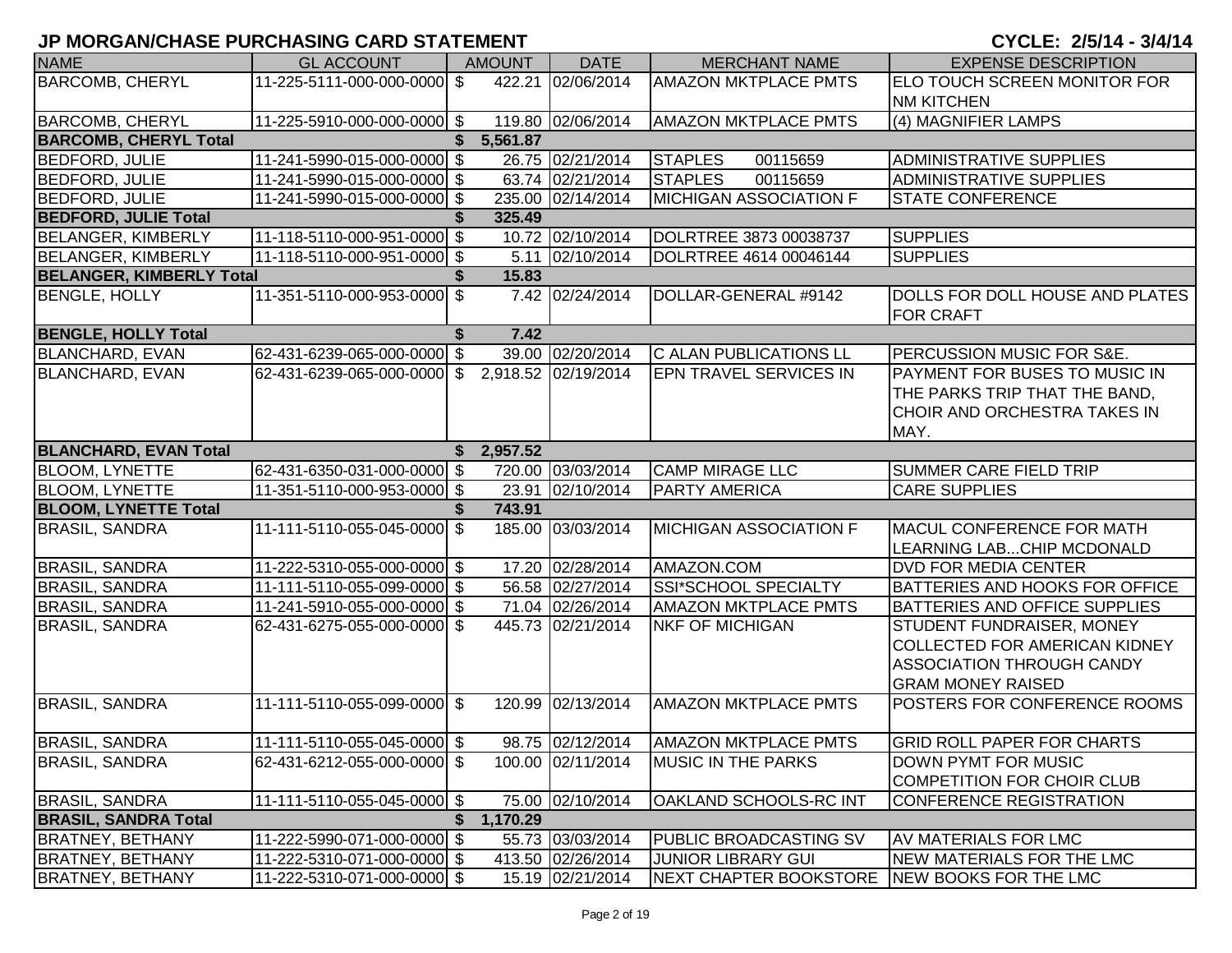| <b>NAME</b>                   | <b>GL ACCOUNT</b>           |    | <b>AMOUNT</b> | <b>DATE</b>           | <b>MERCHANT NAME</b>          | <b>EXPENSE DESCRIPTION</b>                             |
|-------------------------------|-----------------------------|----|---------------|-----------------------|-------------------------------|--------------------------------------------------------|
| <b>BRATNEY, BETHANY Total</b> |                             |    | 484.42        |                       |                               |                                                        |
| <b>BRAUN, LISA</b>            | 11-252-7912-000-000-0000 \$ |    |               | $(200.00)$ 02/12/2014 | <b>REED MART</b>              | FRAUDULENT CHARGE                                      |
| <b>BRAUN, LISA</b>            | 11-252-7912-000-000-0000 \$ |    |               | 200.00 02/05/2014     | <b>REED MART</b>              | <b>FRAUDULENT CHARGE</b>                               |
| <b>BRAUN, LISA Total</b>      |                             |    |               |                       |                               |                                                        |
| <b>BUNKER, JEFFREY</b>        | 11-261-5992-000-000-0000 \$ |    |               | 10.98 02/28/2014      | THE HOME DEPOT 2737           | <b>GRNDS SALT SPREADER REPAIR</b>                      |
| <b>BUNKER, JEFFREY</b>        | 11-261-5992-005-000-0000 \$ |    |               | 231.82 02/27/2014     | THE HOME DEPOT 2737           | <b>MTCE TOOLS</b>                                      |
| <b>BUNKER, JEFFREY</b>        | 11-261-4910-071-000-0000 \$ |    |               | 348.03 02/27/2014     | BADER AND SONS CO.            | HS GATOR REPAIR & PARTS                                |
| <b>BUNKER, JEFFREY</b>        | 11-261-5993-065-000-0000 \$ |    |               | 80.34 02/25/2014      | BADER AND SONS CO.            | <b>MS TRACTOR REPAIR PARTS</b>                         |
| <b>BUNKER, JEFFREY</b>        | 11-261-3220-000-000-0000 \$ |    |               | 103.50 02/20/2014     | <b>MICHIGAN GREEN INDUSTR</b> | <b>MTCE MGIA CLASSES</b>                               |
| <b>BUNKER, JEFFREY</b>        | 11-261-5993-000-000-0000 \$ |    |               | 21.46 02/13/2014      | THE HOME DEPOT 2737           | <b>GRNDS SALT SPREADER REPAIR</b><br><b>PARTS</b>      |
| <b>BUNKER, JEFFREY</b>        | 11-261-5993-000-000-0000 \$ |    |               | 95.96 02/10/2014      | WEINGARTZ SUPPLY.             | <b>GRNDS SNOWBLOWER REPAIR PARTS</b>                   |
| <b>BUNKER, JEFFREY</b>        | 11-261-4910-000-000-0000 \$ |    |               | 284.93 02/05/2014     | PENSKE TRK LSG 059110         | <b>IMTCE TIRE REPAIR ON RENTAL TRUCK</b>               |
| <b>BUNKER, JEFFREY Total</b>  |                             | S. | 1,177.02      |                       |                               |                                                        |
| <b>BURNHAM, SUSAN</b>         | 11-125-5110-011-000-6014 \$ |    |               | 243.57 02/05/2014     | SCHOLASTIC INC. KEY 6         | <b>TITLE ONE SUPPLIES</b>                              |
| <b>BURNHAM, SUSAN Total</b>   |                             |    | 243.57        |                       |                               |                                                        |
| <b>BURRIS, MARGARET</b>       | 11-241-5990-012-000-0000 \$ |    |               | 56.30 02/21/2014      | <b>SSI*SCHOOL SPECIALTY</b>   | <b>BINDING COMBS AND KLEENEX</b>                       |
| <b>BURRIS, MARGARET</b>       | 11-241-5990-012-000-0000 \$ |    |               | 3.98 02/06/2014       | ACO-HARDWARE #0087            | <b>MAGNETS FOR DOORS</b>                               |
| <b>BURRIS, MARGARET Total</b> |                             |    | 60.28         |                       |                               |                                                        |
| CANALES, BETH                 | 11-113-5110-071-044-0000 \$ |    |               | 22.56 02/24/2014      | MEIJER INC #054<br>Q01        | <b>BREAKFAST LAB</b>                                   |
| CANALES, BETH                 | 11-113-5110-071-044-0000 \$ |    |               | 49.32 02/20/2014      | KROGER #615                   | <b>PIZZA LAB</b>                                       |
| CANALES, BETH                 | 11-113-5110-071-044-0000 \$ |    |               | 98.99 02/13/2014      | <b>GFS MKTPLC #1985</b>       | KITCHEN SUPPLIES-NEW SEMESTER                          |
| CANALES, BETH                 | 11-113-5110-071-044-0000 \$ |    |               | 66.81 02/10/2014      | MEIJER INC #054 Q01           | <b>CLASSROOM/KITCHEN SUPPLIES</b>                      |
| <b>CANALES, BETH Total</b>    |                             |    | 237.68        |                       |                               |                                                        |
| CIANCIO, WANDA                | 11-261-3410-000-000-0000 \$ |    |               | 99.00 02/17/2014      | APL*APPLEONLINESTOREUS        | <b>APPLE CARE MAINTENANCE PHONE</b>                    |
| CIANCIO, WANDA                | 11-261-3410-000-000-0000 \$ |    |               | 99.00 02/17/2014      | APL*APPLEONLINESTOREUS        | <b>APPLE CARE MAINTENANCE PHONE</b>                    |
| CIANCIO, WANDA                | 11-261-3410-000-000-0000 \$ |    |               | 99.00 02/17/2014      | APL*APPLEONLINESTOREUS        | <b>APPLE CARE MAINTENANCE PHONE</b>                    |
| CIANCIO, WANDA                | 11-261-3410-000-000-0000 \$ |    |               | 99.00 02/17/2014      | APL*APPLEONLINESTOREUS        | <b>APPLE CARE MAINTENANCE PHONE</b>                    |
| CIANCIO, WANDA                | 11-261-3410-000-000-0000 \$ |    |               | 99.00 02/17/2014      | APL*APPLEONLINESTOREUS        | <b>APPLE CARE MAINTENANCE PHONE</b>                    |
| CIANCIO, WANDA                | 11-261-3410-000-000-0000 \$ |    |               | 99.00 02/17/2014      | APL*APPLEONLINESTOREUS        | <b>APPLE CARE MAINTENANCE PHONE</b>                    |
| CIANCIO, WANDA                | 11-225-3220-000-000-0000 \$ |    |               | 60.00 02/06/2014      | <b>MICHIGAN ASSOCIATION F</b> | PRECONFERENCE WORKSHOP MACUL<br><b>WANDA CIANCIO</b>   |
| CIANCIO, WANDA                | 11-225-3220-000-000-0000 \$ |    |               | 60.00 02/06/2014      | <b>MICHIGAN ASSOCIATION F</b> | <b>PRECONFERENCE MACUL WORKSHOP</b><br><b>JIM FRY</b>  |
| <b>CIANCIO, WANDA Total</b>   |                             |    | 714.00        |                       |                               |                                                        |
| CIANFERRA, LINDA              | 11-113-3220-071-012-0000 \$ |    |               | (40.00) 02/21/2014    | EB *PLANNERS GATHERING        | CANCELLATION UNABLE TO ATTEND<br><b>REFUNDED MONEY</b> |
| CIANFERRA, LINDA              | 11-113-3220-071-012-0000 \$ |    |               | 40.00 02/20/2014      | EB *PLANNERS GATHERING        | <b>SEMINAR ON MARKETING</b><br><b>PROGRAMMING</b>      |
| <b>CIANFERRA, LINDA Total</b> |                             | \$ |               |                       |                               |                                                        |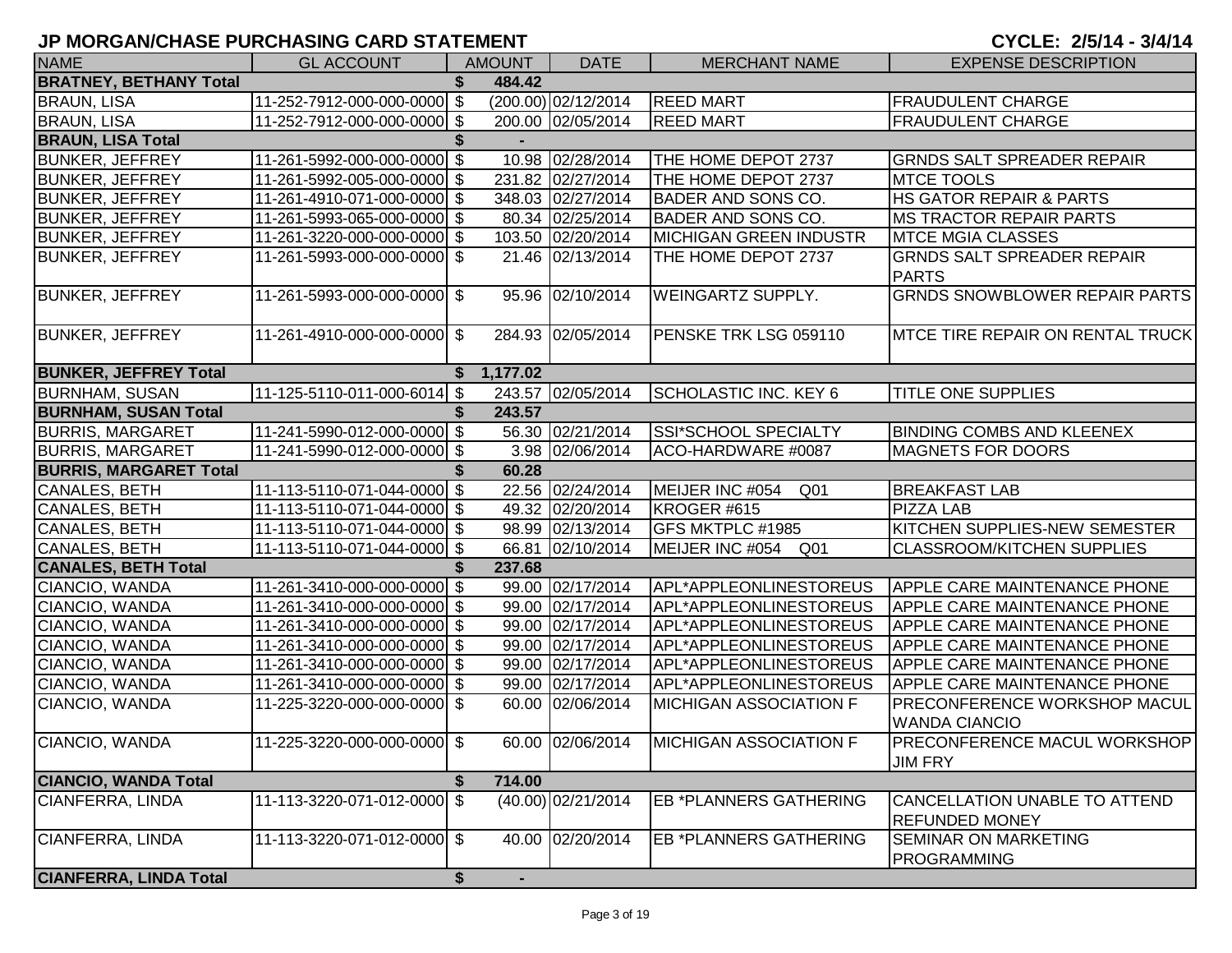| <b>NAME</b>                    | <b>GL ACCOUNT</b>                                | <b>AMOUNT</b> | <b>DATE</b>         | <b>MERCHANT NAME</b>          | <b>EXPENSE DESCRIPTION</b>              |
|--------------------------------|--------------------------------------------------|---------------|---------------------|-------------------------------|-----------------------------------------|
| <b>CLARK, KIM</b>              | 11-222-5310-055-000-0000 \$                      |               | 16.88 03/03/2014    | AMAZON.COM                    | <b>MEDIA CENTER BOOKS</b>               |
| CLARK, KIM                     | 11-222-5310-055-000-0000 \$                      |               | 21.00 03/03/2014    | <b>AMAZON MKTPLACE PMTS</b>   | <b>MEDIA CENTER PURCHASES-BOOKS</b>     |
| CLARK, KIM                     | 11-222-5990-055-000-0000 \$                      |               | 98.99 02/28/2014    | AMAZON.COM                    | <b>BOOKS PURCHASED FOR MEDIA</b>        |
|                                |                                                  |               |                     |                               | <b>CENTERS</b>                          |
| CLARK, KIM                     | 11-222-5310-055-000-0000 \$                      |               | 49.88 02/13/2014    | AMAZON.COM                    | <b>BOOKS PURCHASED FOR 5TH /6TH</b>     |
|                                |                                                  |               |                     |                               | <b>GRADE MEDIA CENTERS</b>              |
| CLARK, KIM                     | 62-431-6217-055-000-0000 \$                      |               | 64.71 02/12/2014    | AMAZON.COM                    | PARTIAL ORDER SHIPPED FOR BOOKS         |
|                                |                                                  |               |                     |                               | <b>PURCHASED FOR MEDIA CENTER</b>       |
|                                |                                                  |               |                     |                               |                                         |
| <b>CLARK, KIM</b>              | 62-431-6217-055-000-0000 \$                      |               | 63.76 02/12/2014    | AMAZON.COM                    | COMPLETION OF THE PARTIAL ORDER         |
|                                |                                                  |               |                     |                               | SHIPPED-BOOKS FOR THE MEDIA             |
|                                |                                                  |               |                     |                               | <b>CENTER</b>                           |
| <b>CLARK, KIM Total</b>        |                                                  | 315.22        |                     |                               |                                         |
| <b>COOLMAN, ROBERT</b>         | 11-261-5993-012-000-0000 \$                      |               | 84.92 02/24/2014    | COMPLETE BATTERY SOURC        | <b>OH ALARM PANEL</b>                   |
| <b>COOLMAN, ROBERT</b>         | 11-261-5992-000-000-0000 \$                      |               | 503.00 02/21/2014   | CONSERVA ELECTRIC SUPP        | <b>MTCE STOCK LIGHTS</b>                |
| <b>COOLMAN, ROBERT</b>         | 11-261-5992-055-000-0000 \$                      |               | 236.00 02/17/2014   | THE HOME DEPOT 2737           | NM5 & 6 LADDERS                         |
| <b>COOLMAN, ROBERT</b>         | 11-261-5992-000-000-0000 \$                      |               | 1,090.50 02/14/2014 | CONSERVA ELECTRIC SUPP        | <b>IMTCE STOCK LAMPS &amp; BALLASTS</b> |
| COOLMAN, ROBERT                | 11-261-5710-000-000-0000 \$                      |               | 87.03 02/06/2014    | SPEEDWAY 02202 10             | MTCE GAS FOR #10 VAN                    |
| <b>COOLMAN, ROBERT Total</b>   |                                                  | 2,001.45      |                     |                               |                                         |
| DEMONACO, KATHRYN              | 11-112-5110-065-115-0000 \$                      |               | 19.65 02/25/2014    | <b>ADLER PLANETARIUM 561</b>  | <b>KINETIC SAND</b>                     |
| DEMONACO, KATHRYN              | 11-112-5110-065-115-0000 \$                      |               | 25.32 02/13/2014    | WAL-MART #2700                | <b>BOSTON TEA PARTY SUPPLIES.</b>       |
| DEMONACO, KATHRYN              | 11-112-5110-065-115-0000 \$                      |               | 40.15 02/10/2014    | WAL-MART #5893                | <b>SUPPLIES</b>                         |
| <b>DEMONACO, KATHRYN Total</b> |                                                  | 85.12         |                     |                               |                                         |
| <b>DIATIKAR, CHRISTINE</b>     | 11-261-5710-000-000-0000 \$                      |               | 298.88 03/03/2014   | CORRIGAN OIL #2 - BRI         | <b>MTCE FUEL</b>                        |
| <b>DIATIKAR, CHRISTINE</b>     | 11-252-5910-000-000-0000 \$                      |               | 180.00 02/27/2014   | STAPLS7113956228000001        | <b>OFFICE SUPPLIES</b>                  |
| <b>DIATIKAR, CHRISTINE</b>     | 11-222-5310-000-000-6844 \$17,325.35 02/21/2014  |               |                     | <b>LEARNING A-Z</b>           | <b>RAZ-KIDS AND ENHANCED ELL</b>        |
|                                |                                                  |               |                     |                               | <b>READING SOLUTION</b>                 |
| <b>DIATIKAR, CHRISTINE</b>     | 11-132-5210-000-912-3310 \$ 1,999.20 02/20/2014  |               |                     | <b>FOLLETT EDUCATIONAL SE</b> | <b>FOLLETT SCIENCE BOOKS</b>            |
| <b>DIATIKAR, CHRISTINE</b>     | 62-431-6275-052-000-0000 \$                      |               | 324.00 02/20/2014   | KROGER #632                   | <b>GIFT CARDS FOR INCLEMENT</b>         |
|                                |                                                  |               |                     |                               | <b>WEATHER TEAM</b>                     |
| <b>DIATIKAR, CHRISTINE</b>     | 11-252-7910-000-000-0000 \$                      |               | 87.90 02/20/2014    | KROGER #632                   | <b>GIFT CARDS FOR INCLEMENT</b>         |
|                                |                                                  |               |                     |                               | <b>WEATHER TEAM</b>                     |
| <b>DIATIKAR, CHRISTINE</b>     | 11-111-5110-055-025-0000 \$                      |               | 15.00 02/17/2014    | <b>DUNCAN DISPOSAL SYSTEM</b> | PO 25564, 3/1-5/31/14                   |
| <b>DIATIKAR, CHRISTINE</b>     | 62-431-6176-071-000-0000 \$                      |               | 50.00 02/17/2014    | <b>DUNCAN DISPOSAL SYSTEM</b> | PO 23838, 2/14                          |
| <b>DIATIKAR, CHRISTINE</b>     | 11-271-5710-000-000-0000 \$                      |               | 9,888.23 02/17/2014 | CORRIGAN OIL #2 - BRI         | 1/17/14 - 3100 GALS DIESEL              |
| <b>DIATIKAR, CHRISTINE</b>     | 11-271-5710-000-000-0000 \$ 25,367.63 02/17/2014 |               |                     | CORRIGAN OIL #2 - BRI         | 1/28-14 7500 GALS DIESEL                |
| DIATIKAR, CHRISTINE            | 11-271-5730-000-000-0000 \$                      |               | 178.40 02/17/2014   | CORRIGAN OIL #2 - BRI         | PO 25543, WINDSHIELD FLUID              |
| <b>DIATIKAR, CHRISTINE</b>     | 11-293-7910-000-000-0000 \$                      |               | 60.00 02/14/2014    | <b>TEAM SPORTS</b>            | PO 25517, INV 66772/1                   |
| <b>DIATIKAR, CHRISTINE</b>     | 62-431-6114-061-000-0000 \$                      |               | 793.00 02/14/2014   | <b>TEAM SPORTS</b>            | PO 25517, INV 63269/1 & 65019/1         |
| <b>DIATIKAR, CHRISTINE</b>     | 62-431-6116-061-000-0000 \$                      |               | 3,532.80 02/14/2014 | <b>TEAM SPORTS</b>            | PO 25517, INV 71963/1 & 69260/1         |
| <b>DIATIKAR, CHRISTINE</b>     | 62-431-6126-061-000-0000 \$                      |               | 994.00 02/14/2014   | <b>TEAM SPORTS</b>            | PO 25517, INV 53856/1 & 69375/1         |
| <b>DIATIKAR, CHRISTINE</b>     | 62-431-6172-061-000-0000 \$                      |               | 115.00 02/14/2014   | <b>TEAM SPORTS</b>            | PO 25517, INV 65608/1                   |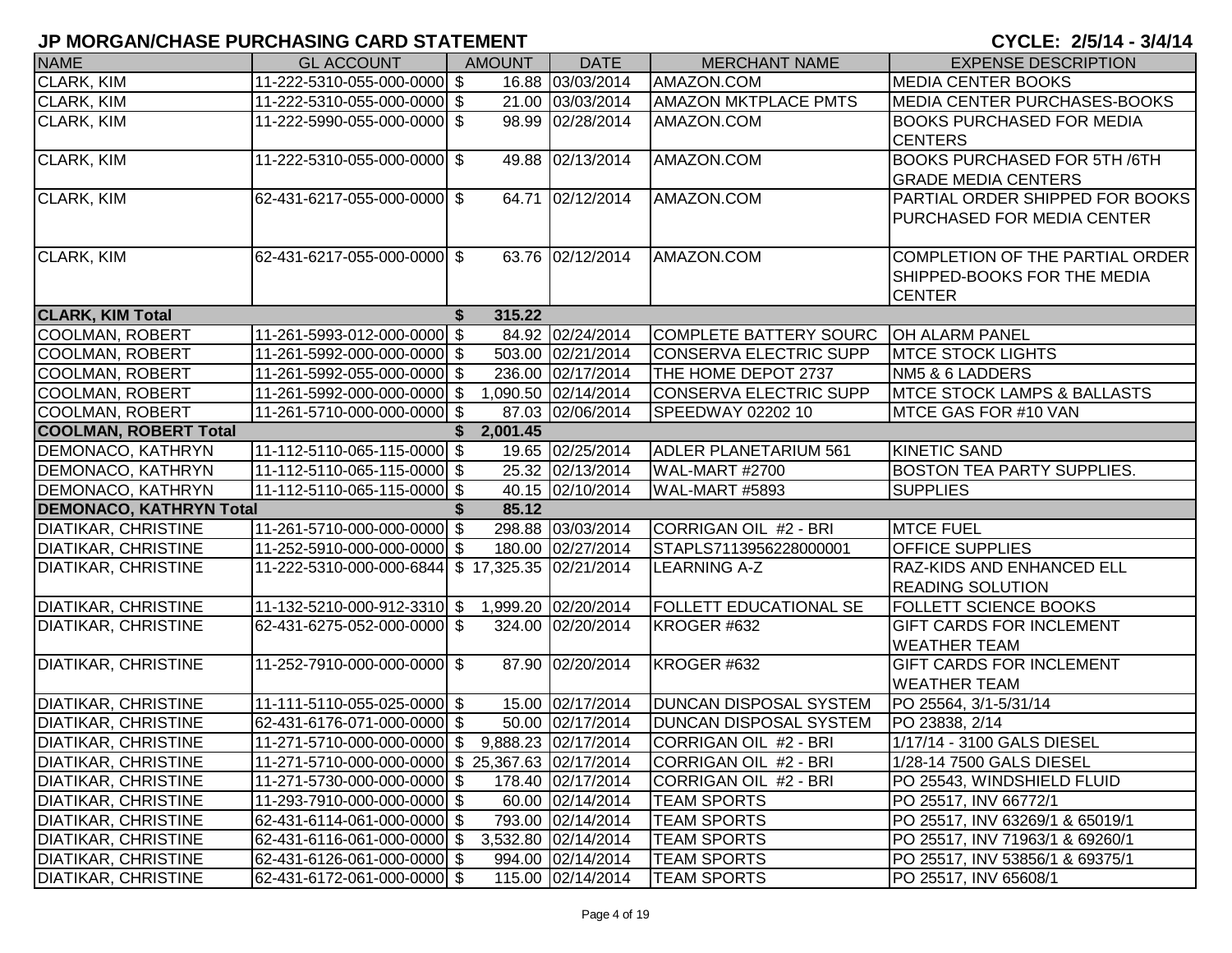| <b>NAME</b>                      | <b>GL ACCOUNT</b>           |    | <b>AMOUNT</b> | <b>DATE</b>          | <b>MERCHANT NAME</b>          | <b>EXPENSE DESCRIPTION</b>                                                                           |
|----------------------------------|-----------------------------|----|---------------|----------------------|-------------------------------|------------------------------------------------------------------------------------------------------|
| <b>DIATIKAR, CHRISTINE</b>       | 62-431-6178-061-000-0000 \$ |    |               | 1,154.00 02/14/2014  | <b>TEAM SPORTS</b>            | PO 25517, INV 74597/1                                                                                |
| <b>DIATIKAR, CHRISTINE</b>       | 62-431-6184-061-000-0000 \$ |    |               | 836.00 02/14/2014    | <b>TEAM SPORTS</b>            | PO 25517, INV 67821/1 & 68635/1                                                                      |
| <b>DIATIKAR, CHRISTINE</b>       | 11-271-5730-000-000-0000 \$ |    |               | 119.46 02/13/2014    | CORRIGAN OIL #2 - BRI         | <b>SUPPLIES</b>                                                                                      |
| <b>DIATIKAR, CHRISTINE</b>       | 11-252-5910-000-000-0000 \$ |    |               | 72.00 02/10/2014     | STAPLS7113104446000001        | <b>OFFICE SUPPLIES</b>                                                                               |
| <b>DIATIKAR, CHRISTINE Total</b> |                             |    | \$63,390.85   |                      |                               |                                                                                                      |
| DIGLIO, CAROL                    | 11-283-7910-000-000-0000 \$ |    |               | 47.67 02/20/2014     | <b>BUSCH'S #1032</b>          | <b>MEETING SUPPLIES</b>                                                                              |
| <b>DIGLIO, CAROL Total</b>       |                             | S. | 47.67         |                      |                               |                                                                                                      |
| <b>DINKELMANN, KATY</b>          | 62-431-6129-071-000-0000 \$ |    |               | 18.15 02/28/2014     | USPS 25692003734302968        | <b>RETURN OF COSTUMES TO COMPANY-</b><br><b>SHIPPING FEE</b>                                         |
| <b>DINKELMANN, KATY</b>          | 62-431-6129-071-000-0000 \$ |    |               | 4,662.00 02/10/2014  | HALL OF FAME DANCE CHA        | COMPETITION ENTRY FEES FOR<br><b>DANCE COMPANY</b>                                                   |
| <b>DINKELMANN, KATY Total</b>    |                             |    | 4,680.15      |                      |                               |                                                                                                      |
| DONOVAN, KATHRYN                 | 11-283-5910-000-000-0000 \$ |    |               | 349.82 03/03/2014    | STAPLS7114100689000001        | <b>OFFICE SUPPLIES</b>                                                                               |
| DONOVAN, KATHRYN                 | 11-283-5910-000-000-0000 \$ |    |               | 44.19 03/03/2014     | STAPLS7114100689000002        | <b>OFFICE SUPPLIES</b>                                                                               |
| DONOVAN, KATHRYN                 | 11-283-3220-000-000-0000 \$ |    |               | 260.00 02/12/2014    | THE CAREER CENTER             | EDUCATION JOB FAIR - UNIVERSITY<br><b>OF MICHIGAN</b>                                                |
| DONOVAN, KATHRYN                 | 11-283-3220-000-000-0000 \$ |    |               | 425.00 02/12/2014    | <b>EXPERIENCE CAREER FAIR</b> | TEACHER JOB FAIR - EASTERN<br><b>MICHIGAN UNIVERSITY</b>                                             |
| DONOVAN, KATHRYN                 | 11-283-3220-000-000-0000 \$ |    |               | 250.00 02/12/2014    | <b>EXPERIENCE CAREER FAIR</b> | <b>TEACHER JOB FAIR - CENTRAL</b><br><b>MICHIGAN UNIVERSITY</b>                                      |
| DONOVAN, KATHRYN                 | 11-283-3220-000-000-0000 \$ |    |               | 310.00 02/12/2014    | <b>SYMPLICITY CORP</b>        | TEACHER JOB FAIR - MICHIGAN STATE<br><b>UNIVERSITY</b>                                               |
| DONOVAN, KATHRYN Total           |                             | S. | 1,639.01      |                      |                               |                                                                                                      |
| DRAGOO, MICHAEL                  | 11-261-5992-000-000-0000 \$ |    |               | 52.66 03/03/2014     | <b>WW GRAINGER</b>            | <b>MTCE BATTERIES</b>                                                                                |
| DRAGOO, MICHAEL                  | 11-261-3220-000-000-0000 \$ |    |               | 85.00 02/27/2014     | <b>MSBO</b>                   | <b>IMSBO CONFERENCE CLASS</b>                                                                        |
| DRAGOO, MICHAEL                  | 11-261-5992-000-000-0000 \$ |    |               | 45.80 02/26/2014     | <b>REDFORD LOCK COMPANY I</b> | <b>MTCE KEY STOCK</b>                                                                                |
| <b>DRAGOO, MICHAEL</b>           | 41-261-4110-071-000-4449 \$ |    |               | 9,627.00 02/12/2014  | <b>AQUATIC SOURCE, LLC</b>    | HS POOL LABOR & MATERIAL FOR<br><b>BACKWASH SODIUM THIOSULFATE</b><br>CHLORINE NEUTRALIZATION SYSTEM |
| <b>DRAGOO, MICHAEL Total</b>     |                             |    | \$9,810.46    |                      |                               |                                                                                                      |
| <b>FALLONE, MARIA</b>            | 62-431-6275-014-000-0000 \$ |    |               | 42.54 03/03/2014     | JIMMY JOHNS - 1659            | <b>PRINCIPAL MEETING LUNCH</b>                                                                       |
| <b>FALLONE, MARIA</b>            | 62-431-6275-014-000-0000 \$ |    |               | 11.13 03/03/2014     | JIMMY JOHNS - 1659            | <b>PRINCIPAL MEETING LUNCH</b>                                                                       |
| <b>FALLONE, MARIA</b>            | 11-111-5110-014-025-0000 \$ |    |               | 166.10 02/25/2014    | SSI*SCHOOL SPECIALTY          | <b>FLOOR MAPS AND OFFICE SUPPLIES</b>                                                                |
| <b>FALLONE, MARIA</b>            | 62-431-6275-014-000-0000 \$ |    |               | 160.95 02/19/2014    | LAKESHORE LEARNING MAT        | <b>CLASSROOM MATERIALS</b>                                                                           |
| <b>FALLONE, MARIA</b>            | 62-431-6275-014-000-0000 \$ |    |               | 57.27 02/14/2014     | MEIJER INC#227                | <b>OFFICE SUPPLIES, ELL CABINET</b><br><b>LOCKS, STUDENT WATERS</b>                                  |
| <b>FALLONE, MARIA</b>            | 11-252-7912-000-000-0000 \$ |    |               | $(95.27)$ 02/12/2014 | <b>WALMART.COM</b>            | <b>REIMBURSED FROM CREDIT CARD</b><br>FRAUD                                                          |
| <b>FALLONE, MARIA</b>            | 62-431-6275-014-000-0000 \$ |    |               | 598.06 02/11/2014    | FCC*FRANKLINCVYSEMINAR        | LEADER IN ME KIT & TRAINING                                                                          |
| <b>FALLONE, MARIA</b>            | 11-111-5110-014-010-0000 \$ |    |               | 606.94 02/11/2014    | <b>ROVIN CERAMICS</b>         | <b>ART MATERIALS</b>                                                                                 |
| <b>FALLONE, MARIA</b>            | 62-431-6275-014-000-0000 \$ |    |               | 590.00 02/10/2014    | FCC*FRANKLINCVYSEMINAR        | LEADER IN ME SYMPOSIUM 2 DAY                                                                         |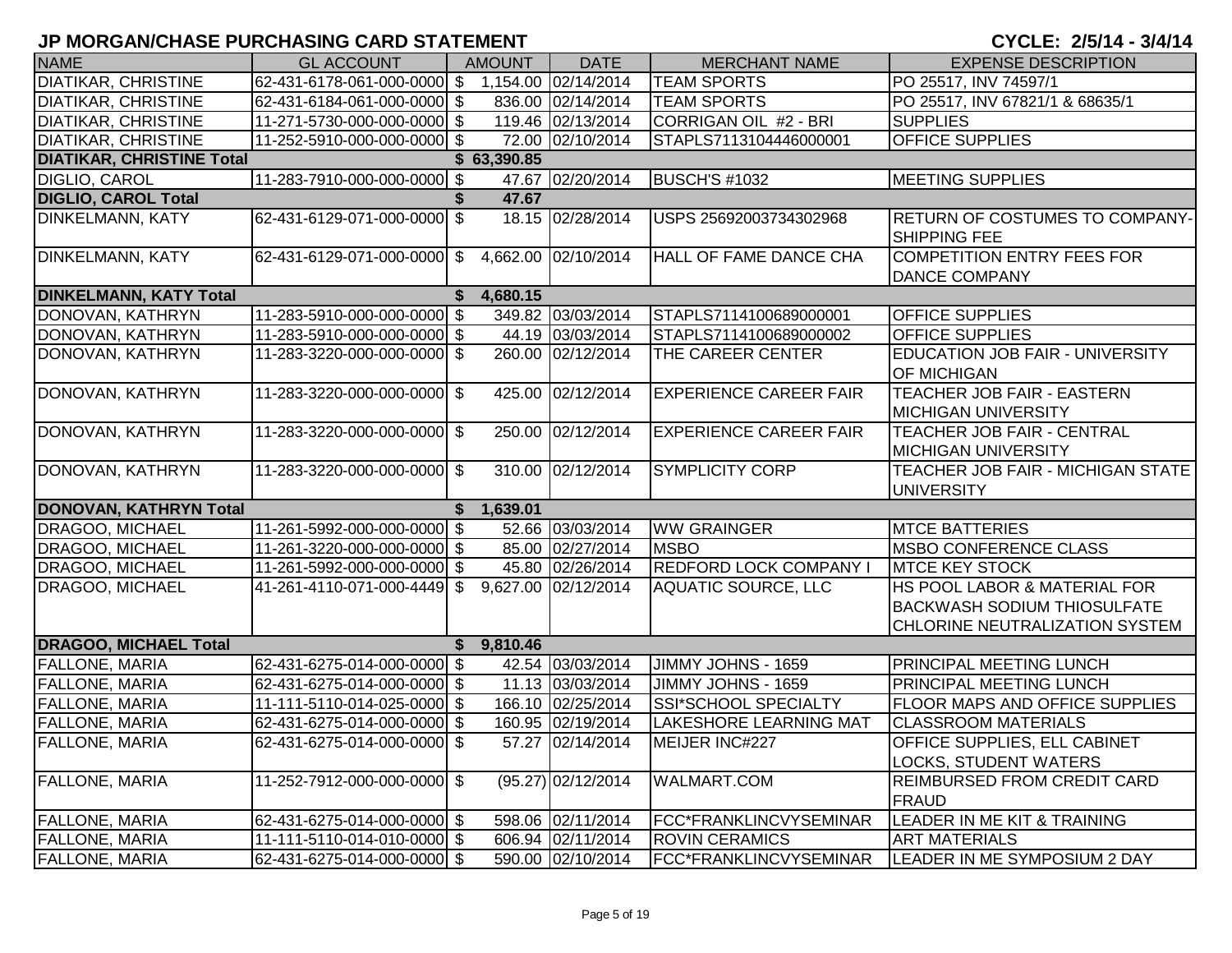| <b>NAME</b>                 | <b>GL ACCOUNT</b>           | <b>AMOUNT</b>  | <b>DATE</b>         | <b>MERCHANT NAME</b>                          | <b>EXPENSE DESCRIPTION</b>                         |
|-----------------------------|-----------------------------|----------------|---------------------|-----------------------------------------------|----------------------------------------------------|
| FALLONE, MARIA              | 62-431-6275-014-000-0000 \$ |                | 170.00 02/07/2014   | <b>MICHIGAN READING ASSOC</b>                 | <b>MICHIGAN READING ASSOCIATION</b>                |
|                             |                             |                |                     |                                               | <b>CONFERENCE</b>                                  |
| <b>FALLONE, MARIA Total</b> |                             | 2,307.72<br>S. |                     |                                               |                                                    |
| <b>FULAR, JAMES</b>         | 11-261-4910-065-000-0000 \$ |                | 150.64 03/03/2014   | MARKS OUTDOOR POWER EQ MS SNOW BLOWER REPAIR  |                                                    |
| FULAR, JAMES                | 11-261-5710-000-000-0000 \$ |                | 89.40 03/03/2014    | SPEEDWAY 02202 10                             | <b>MTCE DIESEL FOR RED DUMP</b>                    |
| FULAR, JAMES                | 11-261-5993-000-000-0000 \$ |                | 55.64 02/24/2014    | <b>MUNN TRACTOR</b>                           | <b>MTCE LOADER PARTS</b>                           |
| FULAR, JAMES                | 11-261-5993-000-000-0000 \$ |                | 199.92 02/21/2014   | <b>MUNN TRACTOR</b>                           | <b>MTCE LOADER PARTS</b>                           |
| FULAR, JAMES                | 11-261-3220-000-000-0000 \$ |                | 103.50 02/20/2014   | <b>MICHIGAN GREEN INDUSTR</b>                 | <b>MTCE EDUCATIONAL SEMINAR</b>                    |
| FULAR, JAMES                | 11-261-5993-000-000-0000 \$ |                | 223.46 02/17/2014   |                                               | MARKS OUTDOOR POWER EQ GRNDS GENERAL GROUNDS MOWER |
| FULAR, JAMES                | 11-261-5993-065-000-0000 \$ |                | 9.43 02/17/2014     | MARKS OUTDOOR POWER EQ MS SNOW THROWER        |                                                    |
| <b>FULAR, JAMES</b>         | 11-261-5993-065-000-0000 \$ |                | 21.50 02/14/2014    | MARKS OUTDOOR POWER EQ MS SNOW BLOWER REPAIR  |                                                    |
| <b>FULAR, JAMES</b>         | 11-261-5993-000-000-0000 \$ |                | 230.45 02/10/2014   | <b>CANFIELD EQUIPMENT SER</b>                 | <b>GRNDS PLOW REPAIR PARTS</b>                     |
| FULAR, JAMES                | 11-261-5993-014-000-0000 \$ |                | 50.86 02/10/2014    | MARKS OUTDOOR POWER EQ PV SNOW THROWER REPAIR |                                                    |
| <b>FULAR, JAMES</b>         | 11-261-5993-000-000-0000 \$ |                | 135.52 02/05/2014   | ANGELO'S WHOLESALE                            | <b>GRNDS STOCK FOR PLOW TRUCKS,</b>                |
|                             |                             |                |                     |                                               | <b>GUIDES FOR LARGE PLOW</b>                       |
| <b>FULAR, JAMES</b>         | 11-261-5993-055-000-0000 \$ |                | 123.17 02/05/2014   | <b>WW GRAINGER</b>                            | NM5 DIESEL FUEL CAN                                |
| <b>FULAR, JAMES</b>         | 11-261-5993-012-000-0000 \$ |                | 293.29 02/05/2014   | <b>WW GRAINGER</b>                            | OH SAFETY GAS CANS                                 |
| <b>FULAR, JAMES Total</b>   |                             | 1,686.78<br>S. |                     |                                               |                                                    |
| <b>FURLOW, SETH</b>         | 62-431-6105-071-000-0000 \$ |                | 255.38 02/26/2014   | <b>FLINN SCIENTIFIC, I</b>                    | <b>BIOTECH SUPPLIES FOR MULTIPLE</b>               |
|                             |                             |                |                     |                                               | LABS IB AND AP BIOLOGY                             |
| <b>FURLOW, SETH</b>         | 11-113-5110-071-414-0000 \$ |                | 233.00 02/17/2014   | <b>BIO RAD*</b>                               | PGLO BACTERIAL TRANSFORMATION                      |
|                             |                             |                |                     |                                               | <b>LAB IB BIOLOGY</b>                              |
| <b>FURLOW, SETH</b>         | 11-113-5110-071-414-0000 \$ |                | 29.70 02/14/2014    | <b>KROGER #671</b>                            | CHI-SQUARE ANALYSIS ACTIVITY IB                    |
|                             |                             |                |                     |                                               | <b>BIOLOGY</b>                                     |
| <b>FURLOW, SETH</b>         | 11-113-5110-071-414-0000 \$ |                | 42.92 02/12/2014    | <b>FLINN SCIENTIFIC, I</b>                    | <b>BACTERIA FOR GENE EXPRESSION</b>                |
|                             |                             |                |                     |                                               | <b>LAB IB BIOLOGY</b>                              |
| <b>FURLOW, SETH</b>         | 11-113-5110-071-065-0000 \$ |                | 41.97 02/10/2014    | <b>OFFICE MAX</b>                             | STUDENT WHITEBOARDING SUPPLIES                     |
|                             |                             |                |                     |                                               |                                                    |
| <b>FURLOW, SETH</b>         | 11-113-5110-071-065-0000 \$ |                | 4.47 02/05/2014     | THE HOME DEPOT 2737                           | ELECTROLYTES LAB CHEMISTRY                         |
| <b>FURLOW, SETH Total</b>   |                             | 607.44         |                     |                                               |                                                    |
| <b>GERECKE, LORI</b>        | 11-112-5110-065-065-0000 \$ |                | 56.64 02/21/2014    | MEIJER #245                                   | PURCHASED SCIENCE SUPPLIES FOR                     |
|                             |                             |                |                     |                                               | UPCOMING LAB EXPERIMENTS.                          |
| <b>GERECKE, LORI Total</b>  |                             | 56.64<br>\$    |                     |                                               |                                                    |
| <b>GIRARDOT, SCOTT</b>      | 11-261-5992-003-000-0000 \$ |                | 157.29 03/03/2014   | <b>WW GRAINGER</b>                            | <b>PS ELECTRIC HEATER</b>                          |
| <b>GIRARDOT, SCOTT</b>      | 11-261-5992-014-000-0000 \$ |                | 9.67 02/28/2014     | DOWNRIVER REFRIG SUP C                        | PV HOT WATER PUMP #1                               |
| <b>GIRARDOT, SCOTT</b>      | 11-261-5992-014-000-0000 \$ |                | 420.26 02/27/2014   | <b>WW GRAINGER</b>                            | <b>PV HOT WATER PUMP #1</b>                        |
| <b>GIRARDOT, SCOTT</b>      | 11-261-5992-060-000-0000 \$ |                | 268.70 02/27/2014   | R L DEPPMANN COMPANY                          | <b>ITC HOT WATER PUMP #1</b>                       |
| <b>GIRARDOT, SCOTT</b>      | 11-261-5992-000-000-0000 \$ |                | 7.90 02/27/2014     | <b>WW GRAINGER</b>                            | <b>MTCE STOCK BATTERIES</b>                        |
| <b>GIRARDOT, SCOTT</b>      | 11-261-5992-012-000-0000 \$ |                | 171.88 02/27/2014   | DOWNRIVER REFRIG SUP C                        | OH ROOM B4                                         |
| <b>GIRARDOT, SCOTT</b>      | 11-261-5992-000-000-0000 \$ |                | 1,347.18 02/21/2014 | COCHRANE SUPPLY AND EN                        | <b>MTCE STOCK ACUATORS</b>                         |
| <b>GIRARDOT, SCOTT</b>      | 11-261-5992-000-000-0000 \$ |                | 265.00 02/19/2014   | MCNAUGHTON-MCKAY ELECT MTCE SHOP STOCK        |                                                    |
| <b>GIRARDOT, SCOTT</b>      | 11-261-5992-013-000-0000 \$ |                | 710.10 02/12/2014   | R L DEPPMANN COMPANY                          | <b>NW DOMESTIC HOT WATER</b>                       |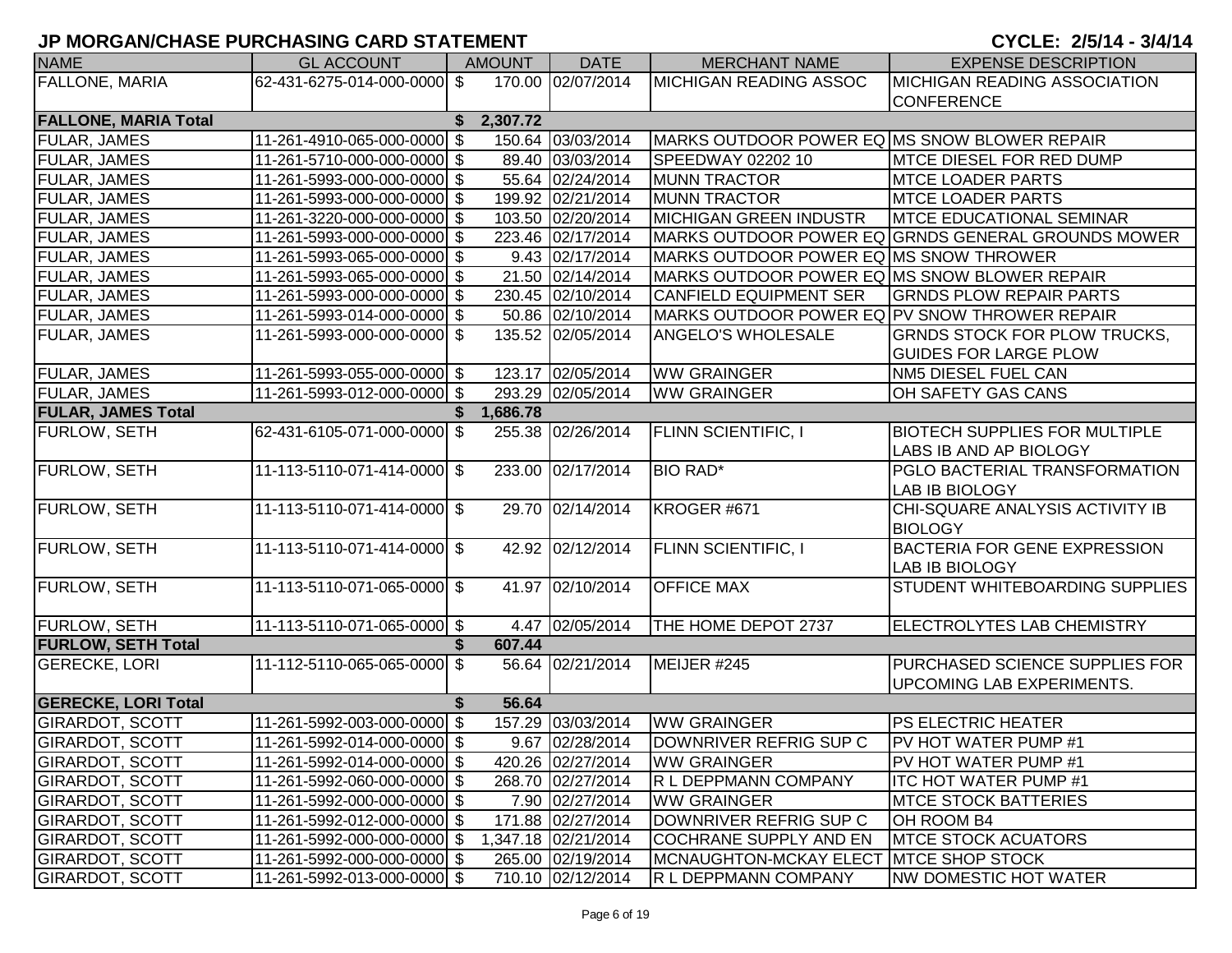| <b>NAME</b>                                        | <b>GL ACCOUNT</b>           | <b>AMOUNT</b> | <b>DATE</b>           | <b>MERCHANT NAME</b>          | <b>EXPENSE DESCRIPTION</b>                                                      |
|----------------------------------------------------|-----------------------------|---------------|-----------------------|-------------------------------|---------------------------------------------------------------------------------|
| <b>GIRARDOT, SCOTT</b>                             | 11-261-5992-010-000-0000 \$ |               | 16.00 02/12/2014      | YOUNG SUPPLY CO - BRIG        | <b>TRANS FURNACE</b>                                                            |
| <b>GIRARDOT, SCOTT</b>                             | 11-261-5992-014-000-0000 \$ |               | 401.82 02/12/2014     | DOWNRIVER REFRIG SUP C        | <b>PV NEW BOILER</b>                                                            |
| <b>GIRARDOT, SCOTT</b>                             | 11-261-5992-005-000-0000 \$ |               | 306.60 02/05/2014     | THE HOME DEPOT 2737           | <b>MTCE HOT WATER HEATER</b>                                                    |
| <b>GIRARDOT, SCOTT Total</b>                       |                             | 4,082.40      |                       |                               |                                                                                 |
| GONZALEZ-SHEERAN, MAR(11-112-5110-065-065-0000) \$ |                             |               | 8.00 02/27/2014       | KROGER #632                   | <b>FLOWER DISSECTION SCIENCE LAB</b><br><b>GRADE 7</b>                          |
| GONZALEZ-SHEERAN, MAR(62-431-6257-065-000-0000 \$  |                             |               | 200.00 02/06/2014     | <b>NICK ANDERSON</b>          | DJ FOR JANUARY 31ST ACTIVITY<br><b>AFTERNOON</b>                                |
| GONZALEZ-SHEERAN, MAR062-431-6645-065-000-0000 \$  |                             |               | 46.08 02/05/2014      | PETSMART INC 688              | <b>FISH FILTERS FOR AQUARIUM -</b><br>SALMON IN THE CLASSROOM<br><b>PROJECT</b> |
| <b>GONZALEZ-SHEERAN, MARGARET Total</b>            |                             | 254.08        |                       |                               |                                                                                 |
| <b>GORDON, BRIAN</b>                               | 62-431-6104-061-000-0000 \$ |               | 88.74 03/03/2014      | <b>BENITOS PIZZA-NOVI</b>     | LUNCH FOR CHEER                                                                 |
| <b>GORDON, BRIAN</b>                               | 62-431-6104-061-000-0000 \$ |               | 28.00 03/03/2014      | <b>BLACK ROCK BAR AND</b>     | <b>DINNER HOCKEY REGIONALS</b>                                                  |
| GORDON, BRIAN                                      | 62-431-6104-061-000-0000 \$ |               | 16.30 02/19/2014      | <b>RED OLIVE</b>              | <b>BREAKFAST FOR HOCKEY FINALS</b>                                              |
| GORDON, BRIAN                                      | 62-431-6104-061-000-0000 \$ |               | 45.28 02/17/2014      | SAMSCLUB #6657                | BEVERAGES FOR OFFICE AND<br><b>OFFICIALS</b>                                    |
| <b>GORDON, BRIAN</b>                               | 62-431-6104-061-000-0000 \$ |               | 15.30 02/17/2014      | LEOS CONEY ISLAND #11         | LUNCH FOR STATE HOCKEY FINALS                                                   |
| GORDON, BRIAN                                      | 62-431-6104-061-000-0000 \$ |               | 87.45 02/17/2014      | DOMINO'S 1010                 | LUNCH FOR CHEER JUDGES                                                          |
| <b>GORDON, BRIAN</b>                               | 62-431-6104-061-000-0000 \$ |               | 14.83 02/17/2014      | PANERA BREAD #667             | <b>BAGELS FOR CHEER JUDGES</b>                                                  |
| <b>GORDON, BRIAN</b>                               | 62-431-6104-061-000-0000 \$ |               | $(300.00)$ 02/17/2014 | <b>BIGGER FASTER STRONGER</b> | <b>CREDIT FROM BIGGER STRONGER</b><br><b>FASTER</b>                             |
| <b>GORDON, BRIAN</b>                               | 11-293-5910-000-000-0000 \$ |               | 7.28 02/13/2014       | FEDEX 797866187815            | SHIPPING FOR SCHOLAR ATHLETE<br><b>AWARD</b>                                    |
| <b>GORDON, BRIAN</b>                               | 62-431-6172-061-000-0000 \$ |               | 1,197.00 02/13/2014   | <b>BIGGER FASTER STRONGER</b> | <b>FOOTBALL LIFTING PROGRAM</b>                                                 |
| <b>GORDON, BRIAN</b>                               | 11-293-3610-000-000-0000 \$ |               | 1.37 02/12/2014       | FEDEX 830108004247            | <b>STATE TOURNAMENT INFO</b>                                                    |
| GORDON, BRIAN                                      | 62-431-6104-061-000-0000 \$ |               | 51.61 02/10/2014      | SAMSCLUB #6657                | <b>OFFICE SUPPLIES</b>                                                          |
| <b>GORDON, BRIAN</b>                               | 62-431-6104-061-000-0000 \$ |               | 104.88 02/10/2014     | <b>BENITOS PIZZA-NOVI</b>     | LUNCH FOR OFFICIALS                                                             |
| <b>GORDON, BRIAN</b>                               | 62-431-6104-061-000-0000 \$ |               | 709.90 02/06/2014     | CVS PHARMACY #8140 Q03        | <b>CAROL SPRYS GIFT</b>                                                         |
| GORDON, BRIAN                                      | 62-431-6104-061-000-0000 \$ |               | 55.12 02/05/2014      | TLF DONNA AND LARRYS F        | <b>CAKE FOR PARTY</b>                                                           |
| <b>GORDON, BRIAN Total</b>                         |                             | 2,123.06      |                       |                               |                                                                                 |
| <b>GREBINSKI, KRISTEN</b>                          | 62-431-6243-065-000-0000 \$ |               | 311.99 02/14/2014     | J W PEPPER                    | SHEET MUSIC                                                                     |
| <b>GREBINSKI, KRISTEN</b>                          | 62-431-6243-065-000-0000 \$ |               | 53.97 02/12/2014      | <b>STAPLES</b><br>00115659    | <b>CLASS ROOM SUPPLIES</b>                                                      |
| <b>GREBINSKI, KRISTEN Total</b>                    |                             | 365.96        |                       |                               |                                                                                 |
| HANSEN, ANN                                        | 11-118-3220-000-951-0000 \$ |               | 90.00 02/24/2014      | <b>APPELBAUM TRAINING INS</b> | TRAINING FOR PRESCHOOL STAFF                                                    |
| <b>HANSEN, ANN Total</b>                           |                             | \$<br>90.00   |                       |                               |                                                                                 |
| HARVEY, JENNIFER                                   | 11-113-5110-071-414-0000 \$ |               | 58.04 02/24/2014      | AMAZON.COM                    | <b>ART SUPPLIES</b>                                                             |
| HARVEY, JENNIFER                                   | 11-113-5110-071-414-0000 \$ |               | 192.49 02/24/2014     | <b>DELPHI GLASS CORPORATI</b> | <b>ART SUPPLIES</b>                                                             |
| HARVEY, JENNIFER                                   | 11-113-5110-071-414-0000 \$ |               | 232.27 02/17/2014     | <b>DELPHI GLASS CORPORATI</b> | <b>ART SUPPLIES</b>                                                             |
| HARVEY, JENNIFER                                   | 11-113-5110-071-414-0000 \$ |               | 310.70 02/06/2014     | UTRECHT ART 8004471892        | <b>ART SUPPLIES</b>                                                             |
| <b>HARVEY, JENNIFER Total</b>                      |                             | 793.50<br>\$  |                       |                               |                                                                                 |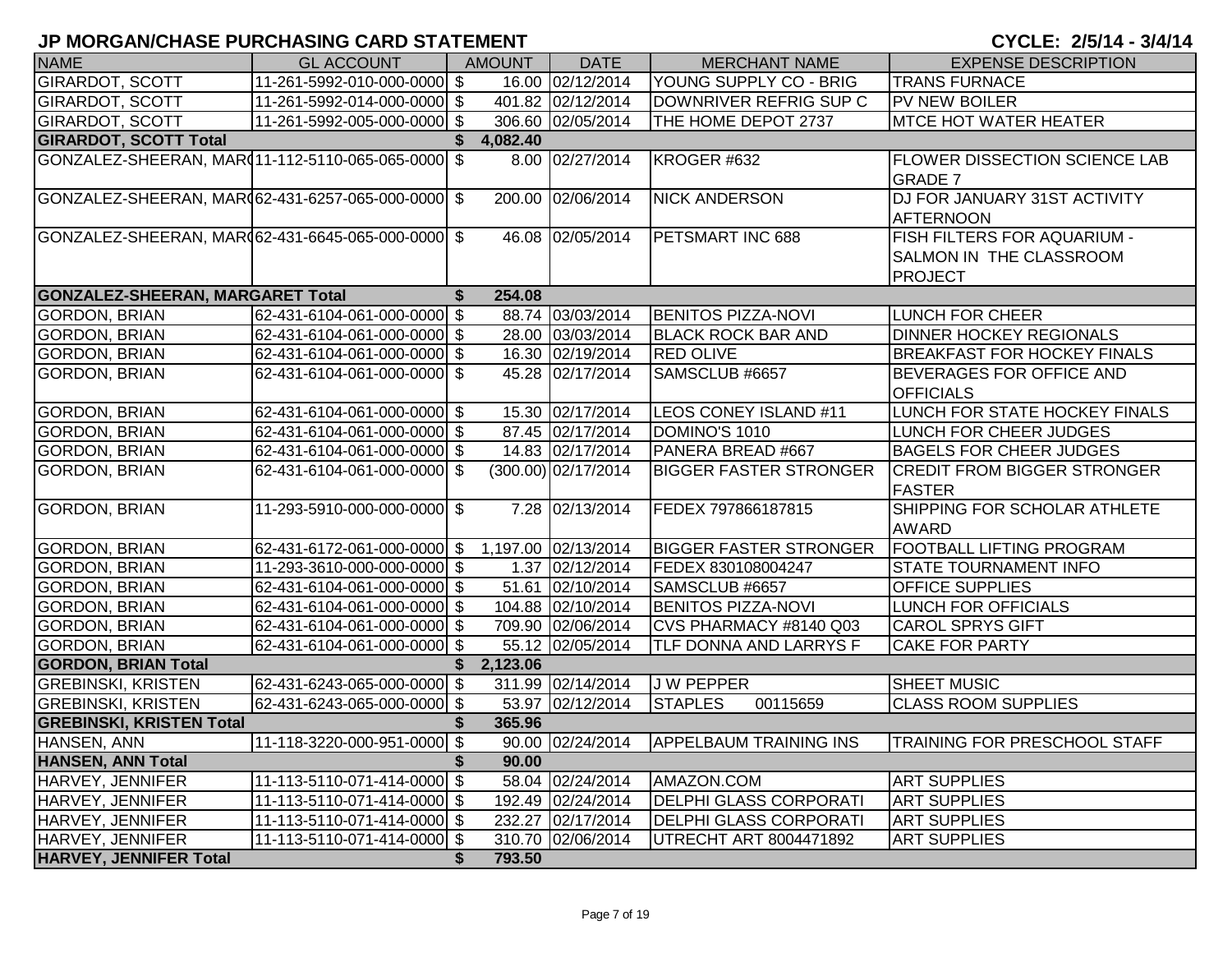| <b>NAME</b>                  | <b>GL ACCOUNT</b>           | <b>AMOUNT</b> | <b>DATE</b>       | <b>MERCHANT NAME</b>              | <b>EXPENSE DESCRIPTION</b>                                                                                                                  |
|------------------------------|-----------------------------|---------------|-------------------|-----------------------------------|---------------------------------------------------------------------------------------------------------------------------------------------|
| <b>HENDERSON, BETH</b>       | 11-252-5910-000-000-0000 \$ |               | 86.77 02/27/2014  | STAPLS7113921080000001            | OFFICE SUPPLIES, BUSINESS OFFICE                                                                                                            |
| HENDERSON, BETH              | 11-252-3220-000-000-0000 \$ |               | 140.00 02/25/2014 | <b>MSBO</b>                       | <b>WEBINAR-2014 PROPERTY TAX</b><br>OVERVIEW, CARMEN                                                                                        |
| <b>HENDERSON, BETH Total</b> |                             | 226.77        |                   |                                   |                                                                                                                                             |
| HOLLY, SHEILA                | 11-221-5990-000-411-0000 \$ |               | 40.87 03/03/2014  | JETS PIZZA #46                    | ADVANCED AND ACCELERATED<br><b>MEETING</b>                                                                                                  |
| <b>HOLLY, SHEILA</b>         | 11-283-3220-011-000-6014 \$ |               | 229.00 02/21/2014 | <b>BUREAU OF EDU &amp; RESEAR</b> | TITLE I, ACCELERATE THE READING<br>AND MATH SKILLS WORKSHOP, VO,<br>JENNIFER LESSWAY, 4.2.14                                                |
| <b>HOLLY, SHEILA</b>         | 11-221-3220-000-411-0000 \$ |               | 265.00 02/19/2014 | <b>MPAAA</b>                      | MPAAA CONFERENCE, SHEILA HOLLY,<br>$5.5 - 7.14$                                                                                             |
| <b>HOLLY, SHEILA</b>         | 11-371-4910-000-276-7664 \$ |               | 125.00 02/10/2014 | NATIONAL CATHOLIC EDUC            | TITLE IIA-CATHOLIC CENTRAL,<br>NATIONAL CATHOLIC EDUCATION<br>ASSOCIATION CONVENTION & EXPO,<br>DENNIS NOELKE, 4.22-24.14                   |
| HOLLY, SHEILA                | 11-221-5910-000-411-0000 \$ |               | 74.05 02/10/2014  | STAPLS7113026461000001            | OFFICE SUPPLIES FOR ACADEMICS                                                                                                               |
| HOLLY, SHEILA                | 11-221-5910-000-411-0000 \$ |               | 24.25 02/10/2014  | STAPLS7113026461000002            | OFFICE SUPPLIES FOR ACADEMICS                                                                                                               |
| HOLLY, SHEILA                | 11-371-4910-000-276-7664 \$ |               | 120.00 02/10/2014 | <b>MICHIGAN ASSOCIATION F</b>     | TITLE IIA-CATHOLIC CENTRAL,<br><b>MICHIGAN ASSOCIATION FOR</b><br>COMPUTER USERS IN LEARNING<br>(MACUL) CONFERENCE, GAIL LEVENS,<br>3.12.14 |
| <b>HOLLY, SHEILA</b>         | 11-371-4910-000-276-7664 \$ |               | 95.00 02/10/2014  | PAYPAL *MACAC                     | TITLE IIA-CATHOLIC CENTRAL,<br><b>MICHIGAN ASSOCIATION FOR</b><br>COLLEGE ADMISSION COUNSELING,<br>SHAWN MATHER, 3.28.14                    |
| HOLLY, SHEILA                | 11-371-4910-000-276-7664 \$ |               | 95.00 02/10/2014  | PAYPAL *MACAC                     | TITLE IIA-CATHOLIC CENTRAL,<br><b>MICHIGAN ASSOCIATION FOR</b><br>COLLEGE ADMISSION COUNSELING,<br>COLLEEN HANSON, 3.28.14                  |
| <b>HOLLY, SHEILA</b>         | 11-371-4910-000-276-7664 \$ |               | 95.00 02/10/2014  | PAYPAL *MACAC                     | TITLE IIA-CATHOLIC CENTRAL,<br><b>MICHIGAN ASSOCIATION FOR</b><br>COLLEGE ADMISSION COUNSELING,<br>PATRICK O'BRIEN, 3.28.14                 |
| HOLLY, SHEILA                | 11-112-5110-065-411-0000 \$ |               | 74.37 02/10/2014  | AMAZON.COM                        | DAILY 5, COACHING SUPPLIES                                                                                                                  |
| <b>HOLLY, SHEILA</b>         | 11-221-3220-000-411-0000 \$ |               | 368.00 02/07/2014 | <b>ISTE CONFERENCE</b>            | <b>ISTE CONFERENCE REGISTRATION</b><br>FOR JIM FRY                                                                                          |
| HOLLY, SHEILA                | 11-221-3220-000-411-0000 \$ |               | 368.00 02/07/2014 | <b>ISTE CONFERENCE</b>            | ISTE CONFERENCE REGISTRATION<br>FOR MYLA LEE                                                                                                |
| HOLLY, SHEILA                | 11-125-5110-011-000-6014 \$ |               | 206.60 02/06/2014 | <b>CRYSTAL SPRINGS BOOKS</b>      | TITLE I MATH MANIPULATIVES FOR VO                                                                                                           |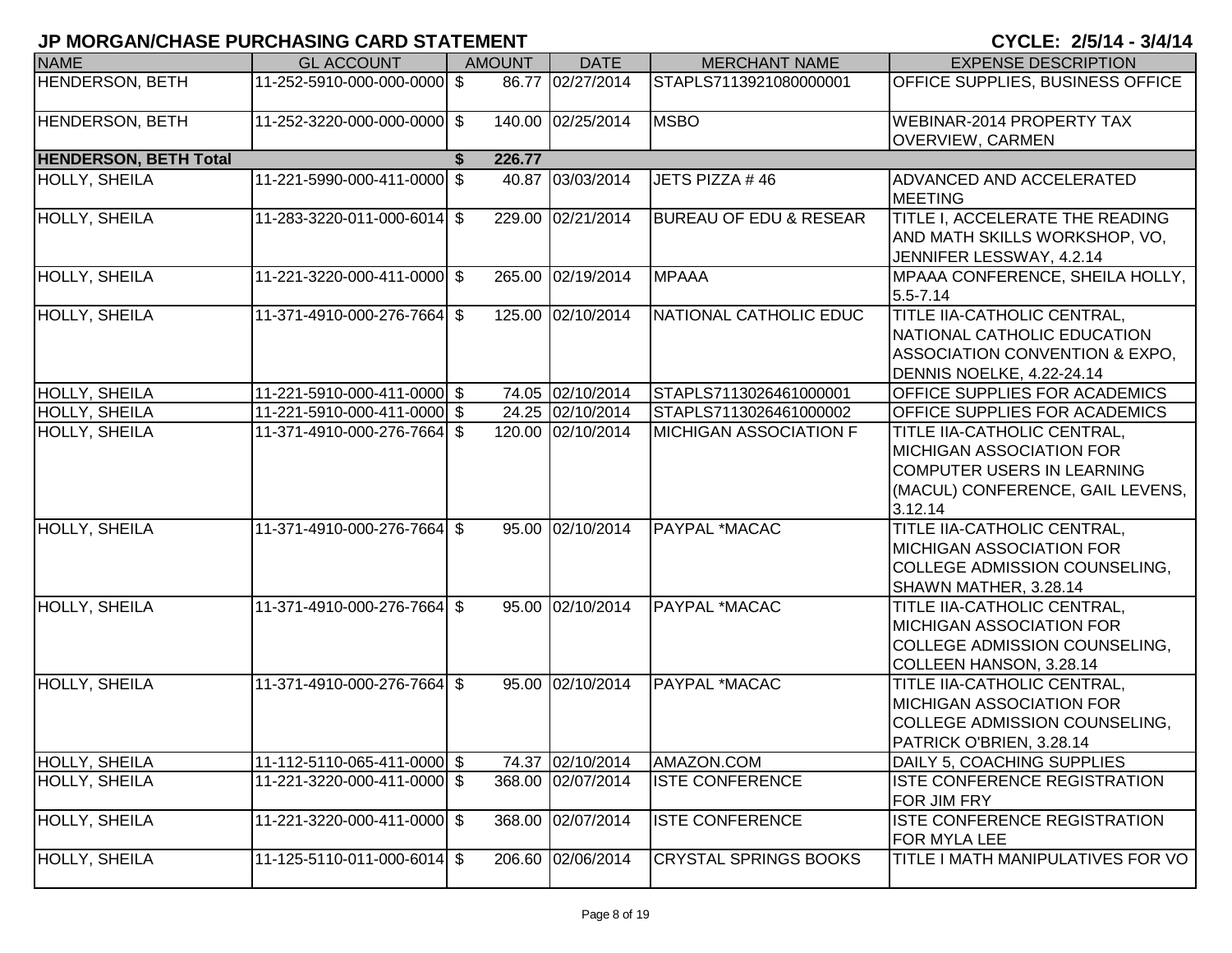| <b>NAME</b>                      | <b>GL ACCOUNT</b>                               | <b>AMOUNT</b>  | <b>DATE</b>        | <b>MERCHANT NAME</b>          | <b>EXPENSE DESCRIPTION</b>          |
|----------------------------------|-------------------------------------------------|----------------|--------------------|-------------------------------|-------------------------------------|
| HOLLY, SHEILA                    | 11-221-3220-000-411-0000 \$                     |                | (55.00) 02/05/2014 | <b>ADVANCED ORG</b>           | <b>CREDIT FOR ADVANCED</b>          |
|                                  |                                                 |                |                    |                               | <b>REGISTRATION</b>                 |
| <b>HOLLY, SHEILA Total</b>       |                                                 | 2,125.14<br>S. |                    |                               |                                     |
| <b>HOSKINS, DIANE</b>            | 62-431-6301-033-000-0000 \$                     |                | 65.12 03/03/2014   | <b>KIM'S GARDEN</b>           | <b>DINNER FOR STUDENTS</b>          |
| <b>HOSKINS, DIANE</b>            | 11-131-5110-000-000-6710 \$                     |                | 177.98 02/28/2014  | STAPLS7114002336000002        | <b>FILE CABINET - WITH LOCK</b>     |
| HOSKINS, DIANE                   | 11-131-5110-000-000-6710 \$                     |                | 315.97 02/28/2014  | STAPLS7114002336000001        | <b>TEACHER SUPPLIES</b>             |
| HOSKINS, DIANE                   | 62-431-6301-033-000-0000 \$                     |                | 70.27 02/27/2014   | <b>GUIDOS PREMIUM PIZZA I</b> | <b>FOOD FOR STUDENTS</b>            |
| <b>HOSKINS, DIANE</b>            | 62-431-6301-033-000-0000 \$                     |                | 100.00 02/25/2014  | SAMSCLUB #6657                | <b>MEMBERSHIP DUES</b>              |
| <b>HOSKINS, DIANE</b>            | 62-431-6301-033-000-0000 \$                     |                | 63.71 02/21/2014   | <b>GUIDOS PREMIUM PIZZA I</b> | <b>FOOD FOR STUDENTS</b>            |
| HOSKINS, DIANE                   | 62-431-6301-033-000-0000 \$                     |                | 60.00 02/20/2014   | <b>COTTAGE INN PIZZA-NOVI</b> | LUNCH FOR STUDENTS                  |
| HOSKINS, DIANE                   | 62-431-6301-033-000-0000 \$                     |                | 39.36 02/19/2014   | WAL-MART #5893                | <b>FOOD FOR STUDENTS</b>            |
| <b>HOSKINS, DIANE</b>            | 62-431-6301-033-000-0000 \$                     |                | 45.15 02/18/2014   | <b>GUIDOS PREMIUM PIZZA I</b> | <b>FOOD FOR STUDENTS</b>            |
| HOSKINS, DIANE                   | 11-132-5210-000-914-6710 \$                     |                | 37.74 02/17/2014   | AMAZON.COM                    | <b>GED BOOKS BRIGHTON CAMPUS</b>    |
| HOSKINS, DIANE                   | 62-431-6301-033-000-0000 \$                     |                | 63.71 02/13/2014   | <b>GUIDOS PREMIUM PIZZA I</b> | <b>FOOD FOR STUDENTS</b>            |
| <b>HOSKINS, DIANE</b>            | 11-132-5210-000-914-6710 \$                     |                | 47.19 02/13/2014   | AMAZON.COM                    | <b>GED BOOKS BRIGHTON CAMPUS</b>    |
| HOSKINS, DIANE                   | 62-431-6301-033-000-0000 \$                     |                | 109.00 02/11/2014  | PRIMOS PIZZA                  | <b>FOOD FOR STUDENTS</b>            |
| HOSKINS, DIANE                   | 11-132-5210-000-914-6710 \$                     |                | 42.90 02/10/2014   | AMAZON.COM                    | <b>GED BOOKS BRIGHTON CAMPUS</b>    |
| <b>HOSKINS, DIANE</b>            | 11-132-5210-000-914-6710 \$                     |                | 45.84 02/10/2014   | AMAZON.COM                    | <b>GED BOOKS BRIGHTON CAMPUS</b>    |
| <b>HOSKINS, DIANE</b>            | 62-431-6301-033-000-0000 \$                     |                | 74.31 02/06/2014   | <b>GUIDOS PREMIUM PIZZA I</b> | <b>FOOD FOR STUDENTS</b>            |
| <b>HOSKINS, DIANE Total</b>      |                                                 | 1,358.25<br>S. |                    |                               |                                     |
| JUOPPERI, JOHN                   | 11-261-5992-000-000-0000 \$                     |                | 18.79 03/04/2014   | <b>FASTENAL COMPANY01</b>     | <b>MTCE PLOW BOLTS</b>              |
| <b>JUOPPERI, JOHN Total</b>      |                                                 | 18.79<br>S.    |                    |                               |                                     |
| KORTLANDT, PATRICIA              | 11-241-5990-011-000-0000 \$                     |                | 26.94 02/26/2014   | <b>TALLYCOUNTERSTORE</b>      | <b>COUNTERS FOR LIGHTHOUSE</b>      |
|                                  |                                                 |                |                    |                               | PROJECT                             |
| KORTLANDT, PATRICIA              | 11-111-5110-011-060-0000 \$ 2,184.15 02/25/2014 |                |                    | <b>SCHOLASTIC BK FAIRS IR</b> | <b>BOOKS FOR MEDIA CENTER</b>       |
| KORTLANDT, PATRICIA              | 62-431-6275-011-000-0000 \$                     |                | 150.00 02/25/2014  | <b>SCHOLASTIC BK FAIRS IR</b> | <b>BOOKS FOR MEDIA CENTER FROM</b>  |
|                                  |                                                 |                |                    |                               | <b>VOICE</b>                        |
| KORTLANDT, PATRICIA              | 62-431-6270-011-000-0000 \$                     |                | 977.29 02/25/2014  | <b>SCHOLASTIC BK FAIRS IR</b> | <b>BOOKS FOR MEDIA CENTER BOOK</b>  |
|                                  |                                                 |                |                    |                               | <b>FAIR RECEIPTS</b>                |
| <b>KORTLANDT, PATRICIA</b>       | 62-431-6270-011-000-0000 \$                     |                | 375.95 02/25/2014  | <b>ACP DIRECT</b>             | <b>HEADPHONES FOR COMPUTER LAB</b>  |
| KORTLANDT, PATRICIA              | 11-111-5110-011-010-0000 \$                     |                | 37.89 02/14/2014   | SSI*SCHOOL SPECIALTY          | <b>PASTEL PACK OF 288</b>           |
| KORTLANDT, PATRICIA              | 62-431-6275-011-000-0000 \$                     |                | 17.19 02/14/2014   | SSI*SCHOOL SPECIALTY          | <b>PASTEL PACK OF 288</b>           |
| KORTLANDT, PATRICIA              | 62-431-6275-011-000-0000 \$                     |                | 83.00 02/14/2014   | STAPLS0121966304000001        | <b>SPRING FLING PAPER</b>           |
| KORTLANDT, PATRICIA              | 11-111-5110-011-060-0000 \$                     |                | 83.79 02/12/2014   | <b>SCHOLASTIC INC. KEY 6</b>  | <b>BOOKS FOR INCOMING</b>           |
|                                  |                                                 |                |                    |                               | KINDERGARTEN PARENTS AND            |
|                                  |                                                 |                |                    |                               | <b>STUDENTS</b>                     |
| KORTLANDT, PATRICIA              | 11-111-5110-011-060-0000 \$                     |                | 164.11 02/12/2014  | <b>SCHOLASTIC INC. KEY 6</b>  | <b>BOOKS FOR INCOMING</b>           |
|                                  |                                                 |                |                    |                               | KINDERGARTEN PARENTS AND            |
|                                  |                                                 |                |                    |                               | <b>STUDENTS</b>                     |
| KORTLANDT, PATRICIA              | 62-431-6275-011-000-0000 \$                     |                | (83.00) 02/10/2014 | STAPLS7112722432001001        | <b>RETURN OF SPRING FLING PAPER</b> |
| KORTLANDT, PATRICIA              | 62-431-6275-011-000-0000 \$                     |                | 83.00 02/05/2014   | STAPLS7112722432002001        | <b>SPRING FLING PAPER</b>           |
| <b>KORTLANDT, PATRICIA Total</b> |                                                 | \$4,100.31     |                    |                               |                                     |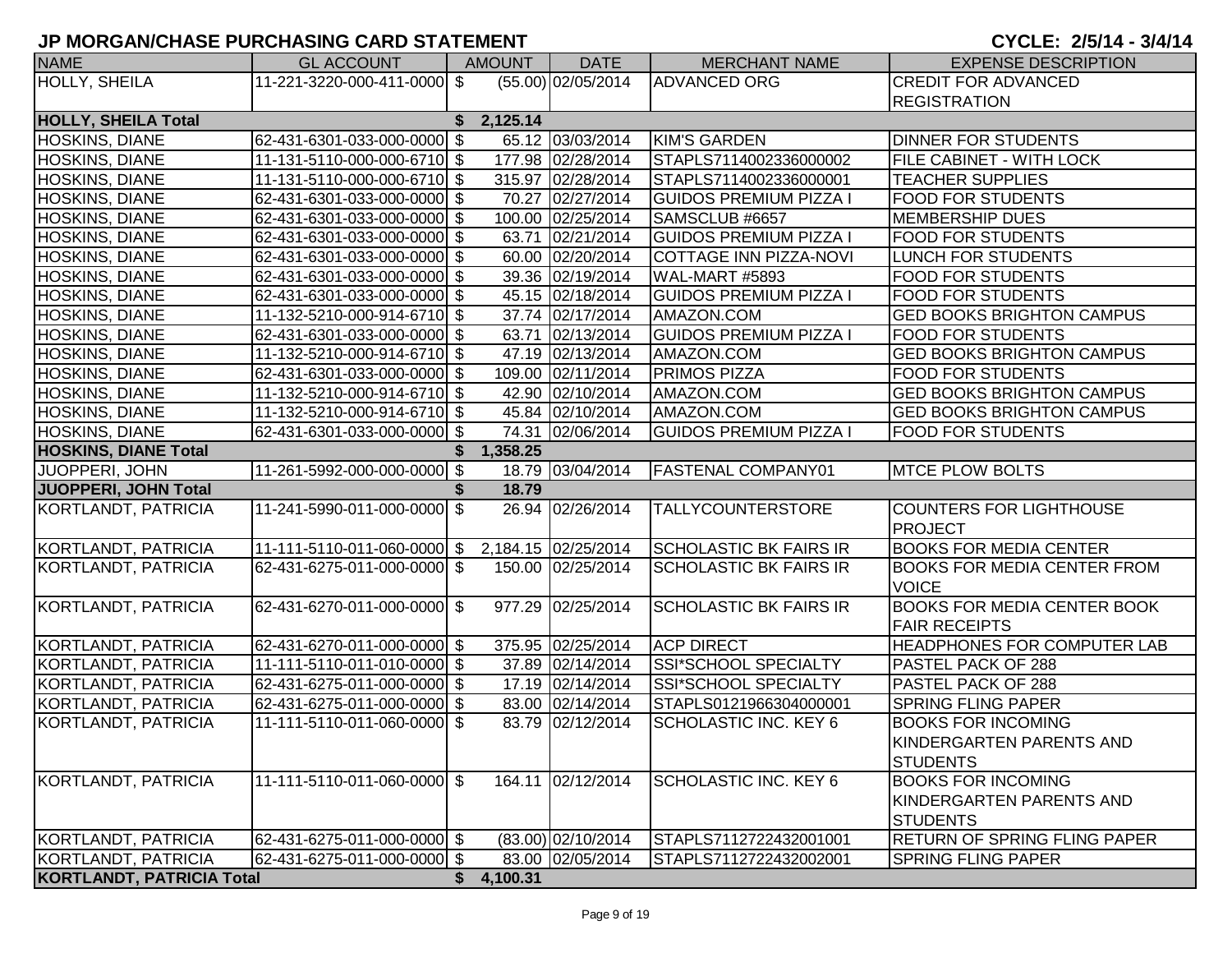| <b>NAME</b>                              | <b>GL ACCOUNT</b>                                          | <b>AMOUNT</b> | <b>DATE</b>         | <b>MERCHANT NAME</b>                                       | <b>EXPENSE DESCRIPTION</b>                                   |
|------------------------------------------|------------------------------------------------------------|---------------|---------------------|------------------------------------------------------------|--------------------------------------------------------------|
| LAINE, MARGARET                          | 62-431-6105-071-000-0000 \$                                |               | 198.80 02/24/2014   | AMAZON.COM                                                 | AP ENVIRONMENTAL TEST PREP                                   |
|                                          |                                                            |               |                     |                                                            | <b>MATERIALS</b>                                             |
| LAINE, MARGARET                          | 62-431-6105-071-000-0000 \$                                |               | 227.20 02/24/2014   | AMAZON.COM                                                 | AP ENVIRONMENTAL SCIENCE TEST                                |
|                                          |                                                            |               |                     |                                                            | <b>PREP MATERIALS</b>                                        |
| LAINE, MARGARET                          | 62-431-6105-071-000-0000 \$                                |               | 229.35 02/24/2014   | AMAZON.COM                                                 | AP ENVIRONMENTAL SCIENCE TEST                                |
|                                          |                                                            |               |                     |                                                            | <b>PREP MATERIALS</b>                                        |
| LAINE, MARGARET                          | 62-431-6174-071-000-0000 \$                                |               | 67.78 02/10/2014    | PANERA BREAD #667                                          | <b>ACT FEBRUARY TEST PROCTOR FOOD</b>                        |
| <b>LAINE, MARGARET Total</b>             |                                                            | 723.13        |                     |                                                            |                                                              |
| LAMBERT, ELIZABETH                       | 11-261-3840-000-000-0000 \$                                |               | 3,033.82 03/03/2014 | <b>WM EZPAY</b>                                            | <b>DISTRICT WASTE REMOVAL</b>                                |
| LAMBERT, ELIZABETH                       | 21-261-3840-000-000-0023 \$                                |               | 1,011.27 03/03/2014 | <b>WM EZPAY</b>                                            | <b>DISTRICT WASTE REMOVAL</b>                                |
| LAMBERT, ELIZABETH                       | 11-261-4910-000-000-0611 \$                                |               | 1,385.75 02/27/2014 | <b>ARCH ENVIRONMENTAL GRO</b>                              | <b>IMTCE STORM WATER MANAGEMENT</b>                          |
| LAMBERT, ELIZABETH                       | 11-261-4910-071-000-0000 \$                                |               | 1,150.00 02/27/2014 | KONE INC.                                                  | <b>IMTCE PRESSURE TEST ON ELEVATOR</b>                       |
|                                          |                                                            |               |                     |                                                            | #29721                                                       |
| LAMBERT, ELIZABETH                       | 41-261-4110-071-000-4449 \$                                |               | 350.00 02/26/2014   | MICHIGAN STUMP REMOVAL                                     | <b>HS TREE &amp; STUMP REMOVAL</b>                           |
| LAMBERT, ELIZABETH                       | 41-261-4110-013-000-4449 \$                                |               | 450.00 02/26/2014   | MICHIGAN STUMP REMOVAL                                     | <b>NW TREE TRIMMING</b>                                      |
| LAMBERT, ELIZABETH                       | 41-261-4110-015-000-4449 \$                                |               | 875.00 02/26/2014   | <b>MICHIGAN STUMP REMOVAL</b>                              | <b>DF TREE &amp; STUMP REMOVAL</b>                           |
| LAMBERT, ELIZABETH                       | 41-261-4110-001-000-4449 \$                                |               | 450.00 02/26/2014   | <b>MICHIGAN STUMP REMOVAL</b>                              | <b>ESB TREE REMOVAL</b>                                      |
| LAMBERT, ELIZABETH                       | 11-261-4910-005-000-0000 \$                                |               | 546.29 02/26/2014   | HAROLDS FRAME SHOP INC                                     | MTCE REPAIRS FOR 1999 FORD F-350                             |
|                                          |                                                            |               |                     |                                                            | <b>DUMP</b>                                                  |
| LAMBERT, ELIZABETH                       | 11-261-4910-071-000-0000 \$                                |               | 315.75 02/26/2014   | <b>AQUATIC SOURCE, LLC</b>                                 | HS POOL FIX FLOAT                                            |
| LAMBERT, ELIZABETH                       | 11-261-4910-055-000-0000 \$                                |               | 470.00 02/25/2014   | <b>URBANS PARTITION &amp; REM</b>                          | NM RM 503-507 WALL REPAIR                                    |
| LAMBERT, ELIZABETH                       | 11-261-5992-071-000-0000 \$                                |               | 151.30 02/25/2014   | NUCO <sub>2</sub>                                          | HS POOL CO2                                                  |
| LAMBERT, ELIZABETH                       | 11-261-5992-000-000-0000 \$                                |               | 76.94 02/25/2014    | <b>AIRGASS NORTH</b>                                       | <b>MTCE WELDING</b>                                          |
| LAMBERT, ELIZABETH                       | 11-261-5992-000-000-0000 \$                                |               | 403.88 02/25/2014   | <b>BEST PLUMBING SPECIALT</b>                              | <b>MTCE TOOLS &amp; STOCK</b>                                |
| LAMBERT, ELIZABETH                       | 11-261-5710-000-000-0000 \$                                |               | 279.68 02/24/2014   | CORRIGAN OIL #2 - BRI                                      | <b>MTCE FUEL</b>                                             |
| LAMBERT, ELIZABETH                       | 11-261-5710-000-000-0000 \$                                |               | 2,993.43 02/24/2014 | CORRIGAN OIL #2 - BRI                                      | MTCE FUEL TANK AND 2 FILL UPS FOR<br><b>TANK</b>             |
| LAMBERT, ELIZABETH                       | 11-261-5991-014-000-0000 \$                                |               | 2,881.96 02/24/2014 | <b>NICHOLS</b>                                             | <b>PV CARPET EXTRACTOR</b>                                   |
|                                          | 11-261-5991-071-000-0000 \$                                |               | 21.18 02/19/2014    | <b>NICHOLS</b>                                             |                                                              |
| LAMBERT, ELIZABETH<br>LAMBERT, ELIZABETH | 11-261-5991-071-000-0000 \$                                |               | 111.88 02/19/2014   | <b>NICHOLS</b>                                             | <b>HS CUSTODIAL SUPPLIES</b><br><b>HS CUSTODIAL SUPPLIES</b> |
| LAMBERT, ELIZABETH                       | 11-261-5710-000-000-0000 \$                                |               | 497.31 02/17/2014   | CORRIGAN OIL #2 - BRI                                      | <b>MTCE FUEL</b>                                             |
| LAMBERT, ELIZABETH                       | 11-261-4910-005-000-0000 \$                                |               | 195.00 02/17/2014   | <b>HADLEYS TOWING LLC</b>                                  | MTCE TOW BLUE FORD F-700 DUMP                                |
|                                          |                                                            |               | 125.00 02/17/2014   |                                                            | MTCE TOW FORD F-250 PLOW                                     |
| LAMBERT, ELIZABETH<br>LAMBERT, ELIZABETH | 11-261-4910-005-000-0000 \$<br>11-261-5730-000-000-0000 \$ |               | 233.43 02/14/2014   | <b>HADLEYS TOWING LLC</b><br><b>COMPLETE BATTERY SOURC</b> | <b>IMTCE FORD L-8000 STUDPOSTS</b>                           |
|                                          |                                                            |               |                     | <b>AQUATIC SOURCE, LLC</b>                                 | <b>HS POOL FISHER VALVE &amp; INLET</b>                      |
| LAMBERT, ELIZABETH                       | 11-261-4910-071-000-0000 \$                                |               | 162.50 02/14/2014   |                                                            | <b>CONTROL PIPING</b>                                        |
| LAMBERT, ELIZABETH                       | 11-261-4910-010-000-0000 \$                                |               | 247.00 02/14/2014   | <b>SECURE DOORS LLC</b>                                    | <b>TRANS SECTIONAL DOOR</b>                                  |
| LAMBERT, ELIZABETH                       | 11-261-4910-010-000-0000 \$                                |               | 2,896.50 02/14/2014 | <b>SECURE DOORS LLC</b>                                    | TRANS CAR WASH DOOR                                          |
| LAMBERT, ELIZABETH                       | 11-261-4910-000-000-0000 \$                                |               | 1,250.00 02/14/2014 | <b>HOH WATER TECHNOLOGY</b>                                | <b>MTCE SEMI-ANNUAL WATER</b>                                |
|                                          |                                                            |               |                     |                                                            | <b>TREATMENT</b>                                             |
| LAMBERT, ELIZABETH                       | 11-261-5992-065-000-0000 \$                                |               | 386.81 02/14/2014   | <b>BEST PLUMBING SPECIALT</b>                              | MS ROOM 117 LAB                                              |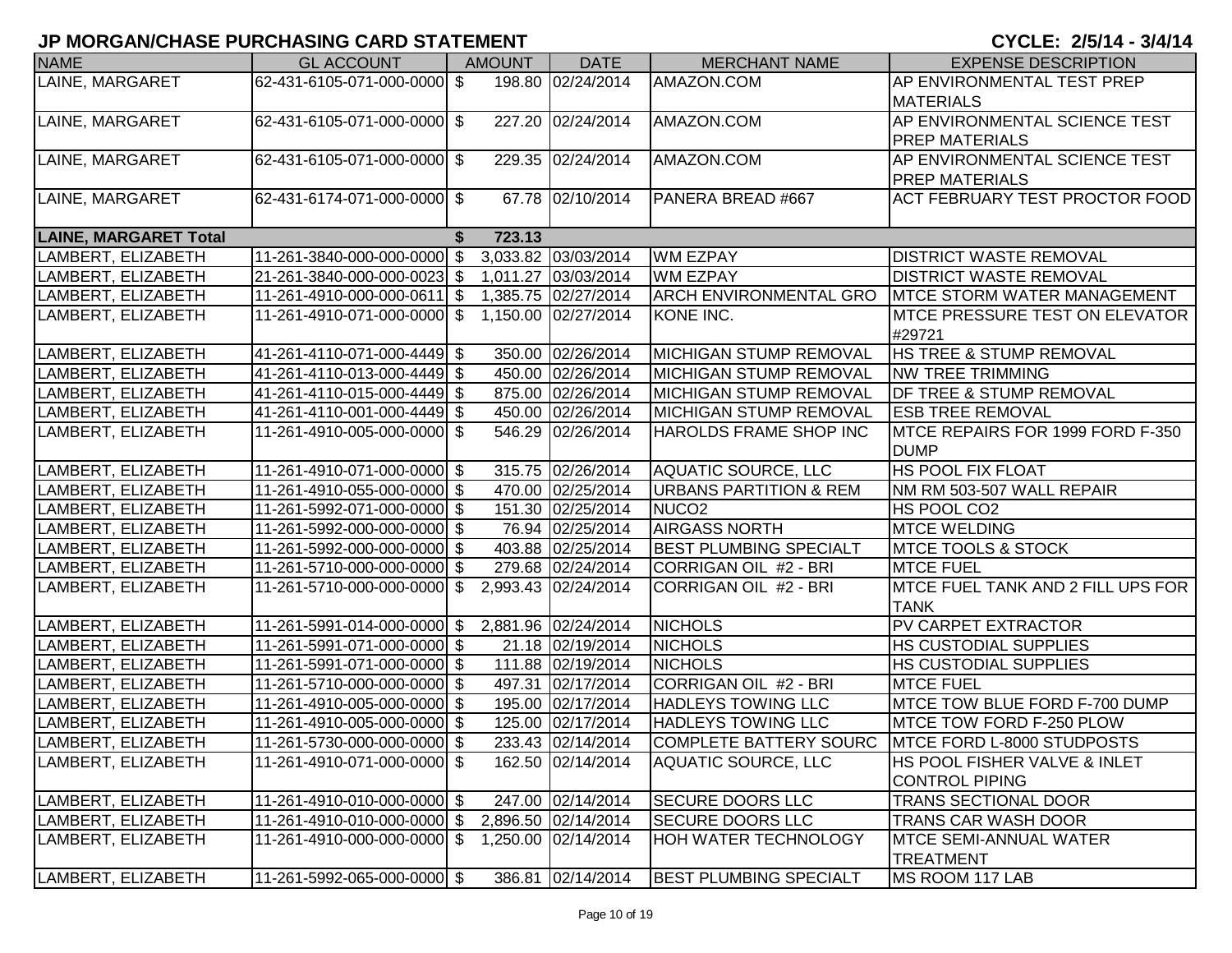| <b>NAME</b>                     | <b>GL ACCOUNT</b>                               | <b>AMOUNT</b> | <b>DATE</b>          | <b>MERCHANT NAME</b>                          | <b>EXPENSE DESCRIPTION</b>      |
|---------------------------------|-------------------------------------------------|---------------|----------------------|-----------------------------------------------|---------------------------------|
| LAMBERT, ELIZABETH              | 11-261-4910-012-000-0000 \$ 1,742.57 02/12/2014 |               |                      | CONTROLLED TEMPERATURE OH RTU2 BLOWER REPAIRS |                                 |
| LAMBERT, ELIZABETH              | 11-261-4910-071-000-0000 \$                     |               | 409.92 02/12/2014    | KONE INC.                                     | HS ELEVATOR MTCE 2/1/2014 TO    |
|                                 |                                                 |               |                      |                                               | 7/31/2014                       |
| LAMBERT, ELIZABETH              | 11-261-5992-000-000-0000 \$                     |               | 716.68 02/12/2014    | SUBURBAN PROPANE 7828                         | <b>BOSCO PROPANE</b>            |
| LAMBERT, ELIZABETH              | 11-261-5730-000-000-0000 \$                     |               | 179.95 02/12/2014    | <b>HANS AUTO ELECTRIC</b>                     | MTCE FORD L-8000 SPOOL MOUNT    |
|                                 |                                                 |               |                      |                                               | <b>ALTERNATOR</b>               |
| LAMBERT, ELIZABETH              | 11-261-4910-015-000-0000 \$                     |               | 25.00 02/11/2014     | <b>ERADICO SERVICES INC</b>                   | <b>DF PEST CONTROL</b>          |
| LAMBERT, ELIZABETH              | 11-261-4910-065-000-0000 \$                     |               | 34.00 02/11/2014     | <b>ERADICO SERVICES INC</b>                   | <b>MS PEST CONTROL</b>          |
| LAMBERT, ELIZABETH              | 11-261-4910-071-000-0000 \$                     |               | 30.00 02/11/2014     | <b>ERADICO SERVICES INC</b>                   | <b>HS PEST CONTROL</b>          |
| LAMBERT, ELIZABETH              | 11-261-4910-014-000-0000 \$                     |               | 25.00 02/11/2014     | <b>ERADICO SERVICES INC</b>                   | PV PEST CONTROL                 |
| LAMBERT, ELIZABETH              | 11-261-4910-013-000-0000 \$                     |               | 25.00 02/11/2014     | <b>ERADICO SERVICES INC</b>                   | <b>NW PEST CONTROL</b>          |
| LAMBERT, ELIZABETH              | 11-261-4910-055-000-0000 \$                     |               | 25.00 02/11/2014     | <b>ERADICO SERVICES INC</b>                   | NM6 PEST CONTROL                |
| LAMBERT, ELIZABETH              | 11-261-4910-001-000-0000 \$                     |               | 40.00 02/11/2014     | <b>ERADICO SERVICES INC</b>                   | <b>ESB PEST CONTROL</b>         |
| LAMBERT, ELIZABETH              | 11-261-4910-055-000-0000 \$                     |               | 25.00 02/11/2014     | <b>ERADICO SERVICES INC</b>                   | <b>NM5 PEST CONTROL</b>         |
| LAMBERT, ELIZABETH              | 11-261-4910-011-000-0000 \$                     |               | 25.00 02/11/2014     | <b>ERADICO SERVICES INC</b>                   | <b>VO PEST CONTROL</b>          |
| LAMBERT, ELIZABETH              | 11-261-4910-012-000-0000 \$                     |               | 25.00 02/11/2014     | <b>ERADICO SERVICES INC</b>                   | OH PEST CONTROL                 |
| LAMBERT, ELIZABETH              | 11-261-4910-060-000-0000 \$                     |               | 25.00 02/11/2014     | <b>ERADICO SERVICES INC</b>                   | <b>ITC PEST CONTROL</b>         |
| LAMBERT, ELIZABETH              | 11-261-5991-000-000-0000 \$                     |               | 300.00 02/10/2014    | <b>NICHOLS</b>                                | <b>MTCE CUSTODIAL SUPPLIES</b>  |
| LAMBERT, ELIZABETH              | 11-261-5991-014-000-0000 \$                     |               | 27.06 02/07/2014     | <b>NICHOLS</b>                                | <b>PV CUSTODIAL SUPPLIES</b>    |
| LAMBERT, ELIZABETH              | 11-261-5710-000-000-0000 \$                     |               | $(10.50)$ 02/06/2014 | <b>ATLAS OIL</b>                              | <b>REFUND OF TAX</b>            |
| LAMBERT, ELIZABETH              | 11-261-3840-000-000-0000 \$                     |               | 2,817.78 02/06/2014  | <b>WM EZPAY</b>                               | <b>DIST WASTE REMOVAL</b>       |
| LAMBERT, ELIZABETH              | 21-261-3840-000-000-0023 \$                     |               | 939.26 02/06/2014    | <b>WM EZPAY</b>                               | DIST WASTE REMOVAL, REC MILLAGE |
|                                 |                                                 |               |                      |                                               |                                 |
| LAMBERT, ELIZABETH              | 11-261-4910-000-000-0000 \$                     |               | 429.00 02/06/2014    | ARCH ENVIRONMENTAL GRO                        | <b>MTCE HAZARDOUS MATERIALS</b> |
|                                 |                                                 |               |                      |                                               | <b>COMPLIANCE</b>               |
| LAMBERT, ELIZABETH              | 11-261-5991-071-000-0000 \$                     |               | 2,055.79 02/06/2014  | <b>NICHOLS</b>                                | <b>HS CUSTODIAL SUPPLIES</b>    |
| LAMBERT, ELIZABETH              | 11-261-5991-065-000-0000 \$                     |               | 93.25 02/06/2014     | <b>NICHOLS</b>                                | <b>MS CUSTODIAL SUPPLIES</b>    |
| LAMBERT, ELIZABETH              | 11-261-5991-065-000-0000 \$                     |               | 50.55 02/06/2014     | <b>NICHOLS</b>                                | <b>MS CUSTODIAL SUPPLIES</b>    |
| LAMBERT, ELIZABETH              | 11-261-5991-055-000-0000 \$                     |               | 972.70 02/06/2014    | <b>NICHOLS</b>                                | <b>NM CUSTODIAL SUPPLIES</b>    |
| LAMBERT, ELIZABETH              | 11-261-5991-015-000-0000 \$                     |               | 101.58 02/06/2014    | <b>NICHOLS</b>                                | <b>DF CUSTODIAL SUPPLIES</b>    |
| LAMBERT, ELIZABETH              | 11-261-5992-013-000-0000 \$                     |               | 442.38 02/06/2014    | <b>NICHOLS</b>                                | <b>NW CUSTODIAL SUPPLIES</b>    |
| LAMBERT, ELIZABETH              | 11-261-5991-014-000-0000 \$                     |               | 464.01 02/06/2014    | <b>NICHOLS</b>                                | <b>PV CUSTODIAL SUPPLIES</b>    |
| LAMBERT, ELIZABETH              | 11-261-5991-011-000-0000 \$                     |               | 339.60 02/06/2014    | <b>NICHOLS</b>                                | <b>VO CUSTODIAL SUPPLIES</b>    |
| LAMBERT, ELIZABETH              | 11-261-5991-012-000-0000 \$                     |               | 613.69 02/06/2014    | <b>NICHOLS</b>                                | OH CUSTODIAL SUPPLIES           |
| LAMBERT, ELIZABETH              | 11-261-5991-005-000-0000 \$                     |               | 34.40 02/06/2014     | <b>NICHOLS</b>                                | <b>MTCE CUSTODIAL SUPPLIES</b>  |
| LAMBERT, ELIZABETH              | 11-261-5991-005-000-0000 \$                     |               | 10.29 02/06/2014     | <b>NICHOLS</b>                                | <b>IMTCE CUSTODIAL SUPPLIES</b> |
| LAMBERT, ELIZABETH              | 11-261-5992-071-000-0000 \$                     |               | 447.50 02/05/2014    | <b>AQUATIC SOURCE, LLC</b>                    | <b>HS POOL CHLORINE</b>         |
| LAMBERT, ELIZABETH              | 11-261-4910-011-000-0000 \$                     |               | 596.96 02/05/2014    | <b>GREAT LAKES POWER AND</b>                  | VO ART ROOM UNDERGROUND FEED    |
| LAMBERT, ELIZABETH              | 11-261-5992-055-000-0000 \$                     |               | 206.60 02/05/2014    | BEST PLUMBING SPECIALT                        | <b>NM FAUCETS</b>               |
| <b>LAMBERT, ELIZABETH Total</b> |                                                 | \$37,236.70   |                      |                                               |                                 |
| LANEY, CHRISTOPHER              | 62-431-6247-065-000-0000 \$                     |               | 19.95 03/04/2014     | PAYPAL *ROLLERCOAST                           | <b>8TH GRADE PROJECT</b>        |
| LANEY, CHRISTOPHER              | 62-431-6247-065-000-0000 \$                     |               | 112.64 03/04/2014    | THE HOME DEPOT 2710                           | <b>SUPPLIES FOR 8TH GRADE</b>   |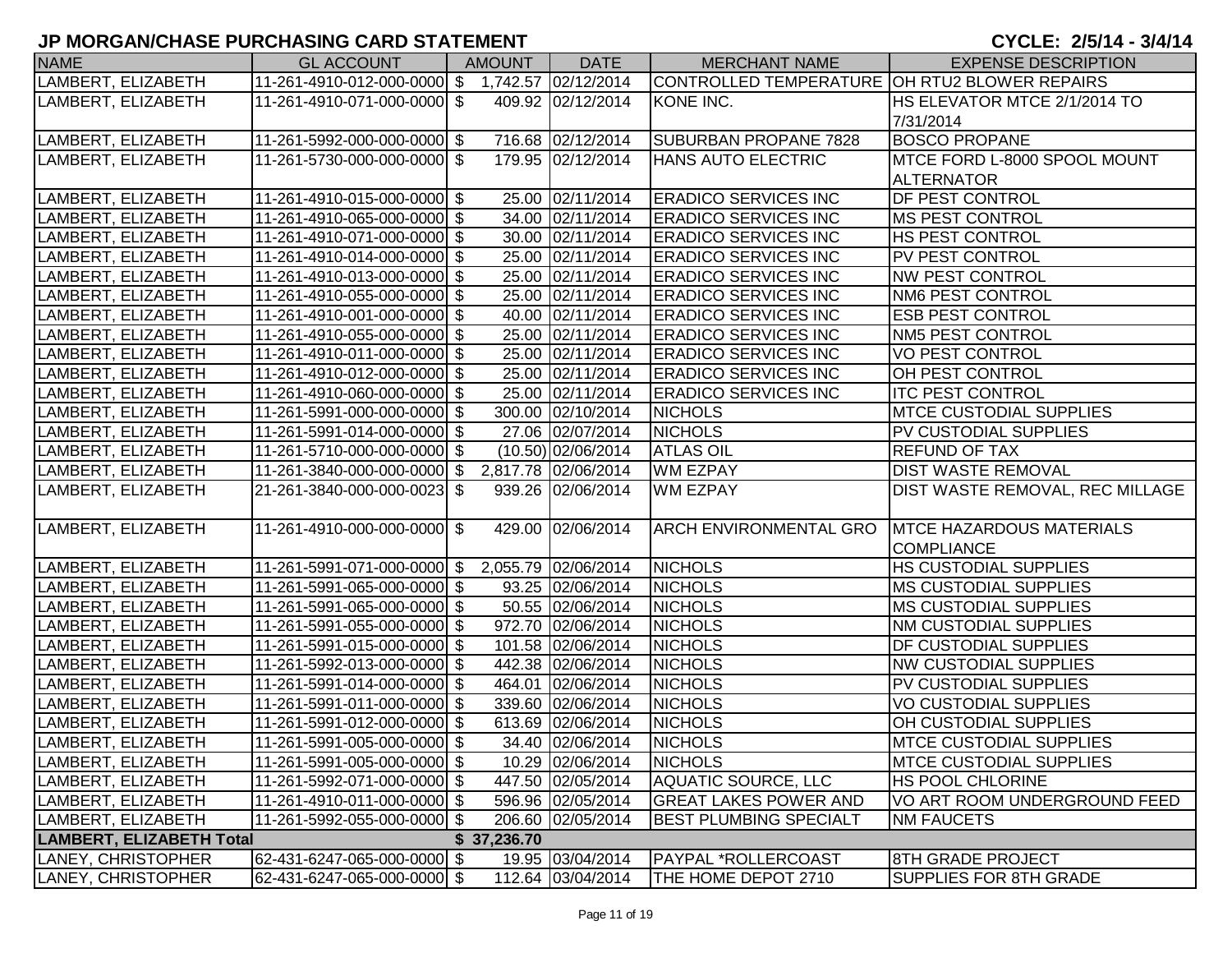| <b>NAME</b>                     | <b>GL ACCOUNT</b>           |   | <b>AMOUNT</b> | <b>DATE</b>       | <b>MERCHANT NAME</b>          | <b>EXPENSE DESCRIPTION</b>                                                               |
|---------------------------------|-----------------------------|---|---------------|-------------------|-------------------------------|------------------------------------------------------------------------------------------|
| LANEY, CHRISTOPHER              | 62-431-6247-065-000-0000 \$ |   |               | 42.37 02/25/2014  | THE HOME DEPOT 2710           | <b>SUPPLIES FOR STUDENTS</b>                                                             |
| LANEY, CHRISTOPHER              | 62-431-6247-065-000-0000 \$ |   |               | 70.29 02/11/2014  | THE HOME DEPOT 2710           | <b>SUPPLIES FOR 8TH GRADE</b>                                                            |
| LANEY, CHRISTOPHER              | 11-112-5110-065-042-0000 \$ |   |               | 426.26 02/05/2014 | <b>INDUSTRIAL ART SUPPLY</b>  | SUPPLIES FOR 7TH GRADE PROJECTS                                                          |
| <b>LANEY, CHRISTOPHER Total</b> |                             | S | 671.51        |                   |                               |                                                                                          |
| LUDWIG, CORINA                  | 62-431-6249-065-000-0000 \$ |   |               | 266.10 03/03/2014 | <b>HAAN CRAFTS</b>            | <b>SUPPLIES</b>                                                                          |
| LUDWIG, CORINA                  | 62-431-6249-065-000-0000 \$ |   |               | 497.13 03/03/2014 | <b>HAAN CRAFTS</b>            | <b>SUPPLIES</b>                                                                          |
| LUDWIG, CORINA                  | 62-431-6249-065-000-0000 \$ |   |               | 61.94 02/07/2014  | MEIJER INC #122<br>Q01        | <b>SUPPLIES</b>                                                                          |
| <b>LUDWIG, CORINA Total</b>     |                             |   | 825.17        |                   |                               |                                                                                          |
| LUMLEY, SHERYL                  | 62-431-6301-033-000-0000 \$ |   |               | 32.00 03/04/2014  | WAL-MART #5893                | <b>FOOD FOR STUDENTS</b>                                                                 |
| LUMLEY, SHERYL                  | 62-431-6301-033-000-0000 \$ |   |               | 126.67 02/25/2014 | SAMSCLUB #6657                | <b>FOOD FOR STUDENTS</b>                                                                 |
| LUMLEY, SHERYL                  | 62-431-6301-033-000-0000 \$ |   |               | 45.60 02/13/2014  | <b>WAL-MART #5893</b>         | FOOD FOR STUDENTS FOR COUNT<br><b>DAY</b>                                                |
| LUMLEY, SHERYL                  | 62-431-6301-033-000-0000 \$ |   |               | 76.26 02/13/2014  | PANERA BREAD #667             | FOOD FOR STUDENTS FOR COUNT<br><b>DAY</b>                                                |
| LUMLEY, SHERYL                  | 62-431-6301-033-000-0000 \$ |   |               | 92.84 02/11/2014  | WAL-MART #5893                | <b>FOOD FOR STUDENTS</b>                                                                 |
| LUMLEY, SHERYL                  | 62-431-6301-033-000-0000 \$ |   |               | 64.65 02/11/2014  | SAMSCLUB #6657                | <b>FOOD FOR STUDENTS</b>                                                                 |
| LUMLEY, SHERYL                  | 62-431-6301-033-000-0000 \$ |   |               | 61.46 02/06/2014  | MEIJER INC #122 Q01           | <b>FOOD FOR STUDENTS</b>                                                                 |
| <b>LUMLEY, SHERYL Total</b>     |                             |   | 499.48        |                   |                               |                                                                                          |
| MATTHEWS, STEVEN                | 11-232-3220-000-000-0000 \$ |   |               | 17.11 02/17/2014  | <b>HILTON SPRTGRIL PKVW</b>   | <b>MEAL AT AASA</b>                                                                      |
| MATTHEWS, STEVEN                | 11-232-3220-000-000-0000 \$ |   |               | 761.37 02/17/2014 | <b>HILTON</b>                 | <b>AASA HOTEL IN NASHVILLE</b>                                                           |
| MATTHEWS, STEVEN                | 11-232-3220-000-000-0000 \$ |   |               | 18.84 02/17/2014  | <b>HILTON SPRTGRIL PKVW</b>   | <b>MEAL AT AASA</b>                                                                      |
| MATTHEWS, STEVEN                | 11-232-3220-000-000-0000 \$ |   |               | 32.00 02/17/2014  | <b>US PARK</b>                | <b>AIRPORT PARKING</b>                                                                   |
| MATTHEWS, STEVEN                | 11-232-3220-000-000-0000 \$ |   |               | 25.85 02/14/2014  | <b>HILTON SPRTGRIL PKVW</b>   | <b>MEAL AT AASA</b>                                                                      |
| MATTHEWS, STEVEN                | 11-232-3220-000-000-0000 \$ |   |               | 25.00 02/13/2014  | <b>WISE COACHES INC - AIR</b> | <b>AASA TRANSPORTATION FROM</b><br><b>AIRPORT TO HOTEL AND BACK TO</b><br><b>AIRPORT</b> |
| <b>MATTHEWS, STEVEN Total</b>   |                             | S | 880.17        |                   |                               |                                                                                          |
| MCKAIG, HEATHER                 | 11-113-4910-071-026-0000 \$ |   |               | 20.00 02/28/2014  | <b>TARGET</b><br>00009225     | MIFA ONE ACT SUPPLIES                                                                    |
| MCKAIG, HEATHER                 | 62-431-6194-071-000-0000 \$ |   |               | 36.00 02/24/2014  | PAYPAL *MSU MIPA              | MIPA CONTEST SUBMISSION                                                                  |
| MCKAIG, HEATHER                 | 62-431-6194-071-000-0000 \$ |   |               | 2.00 02/24/2014   | PAYPAL *MSU MIPA              | MIPA CONTEST SUBMISSION                                                                  |
| MCKAIG, HEATHER                 | 62-431-6194-071-000-0000 \$ |   |               | 40.00 02/21/2014  | PAYPAL *MSU MIPA              | MIPA CONTEST SUBMISSION                                                                  |
| MCKAIG, HEATHER                 | 62-431-6194-071-000-0000 \$ |   |               | 5.60 02/20/2014   | USPS 25122001130400790        | <b>MIPA CONTEST SUBMISSION</b>                                                           |
| <b>MCKAIG, HEATHER</b>          | 11-113-4910-071-026-0000 \$ |   |               | 168.91 02/18/2014 | <b>U-HAULESTATE STORAGE</b>   | <b>BUILDING SUPPLIES - MIFA ONE ACT</b>                                                  |
| MCKAIG, HEATHER                 | 11-113-4910-071-026-0000 \$ |   |               | 29.97 02/17/2014  | JOANN ETC #1933               | <b>BUILDING SUPPLIES - MIFA ONE ACT</b>                                                  |
| MCKAIG, HEATHER                 | 11-113-4910-071-026-0000 \$ |   |               | 32.28 02/17/2014  | SPEEDWAY 02202 10             | <b>BUILDING SUPPLIES - MIFA ONE ACT</b>                                                  |
| MCKAIG, HEATHER                 | 11-113-4910-071-026-0000 \$ |   |               | 64.40 02/13/2014  | U-HAULNOVI FEED & SUPP        | <b>BUILDING SUPPLIES - MIFA ONE ACT</b>                                                  |
| <b>MCKAIG, HEATHER</b>          | 11-113-4910-071-026-0000 \$ |   |               | 300.00 02/13/2014 | PAYPAL *MICHIGANINT           | REGIONAL AND STATE FEES - MIFA<br><b>ONE ACT</b>                                         |
| <b>MCKAIG, HEATHER</b>          | 11-113-4910-071-026-0000 \$ |   |               | 26.99 02/13/2014  | <b>STAPLES</b><br>00115659    | <b>PROGRAMS - MIFA ONE ACT</b>                                                           |
| <b>MCKAIG, HEATHER</b>          | 11-113-4910-071-026-0000 \$ |   |               | 15.64 02/12/2014  | SUNOCO 0444934400             | TRANSPORTATION - MIFA ONE ACT                                                            |
| <b>MCKAIG, HEATHER</b>          | 62-431-6194-071-000-0000 \$ |   |               | 77.50 02/11/2014  | <b>PAYPAL *MSU MIPA</b>       | <b>MIPA CONTEST SUBMISSION</b>                                                           |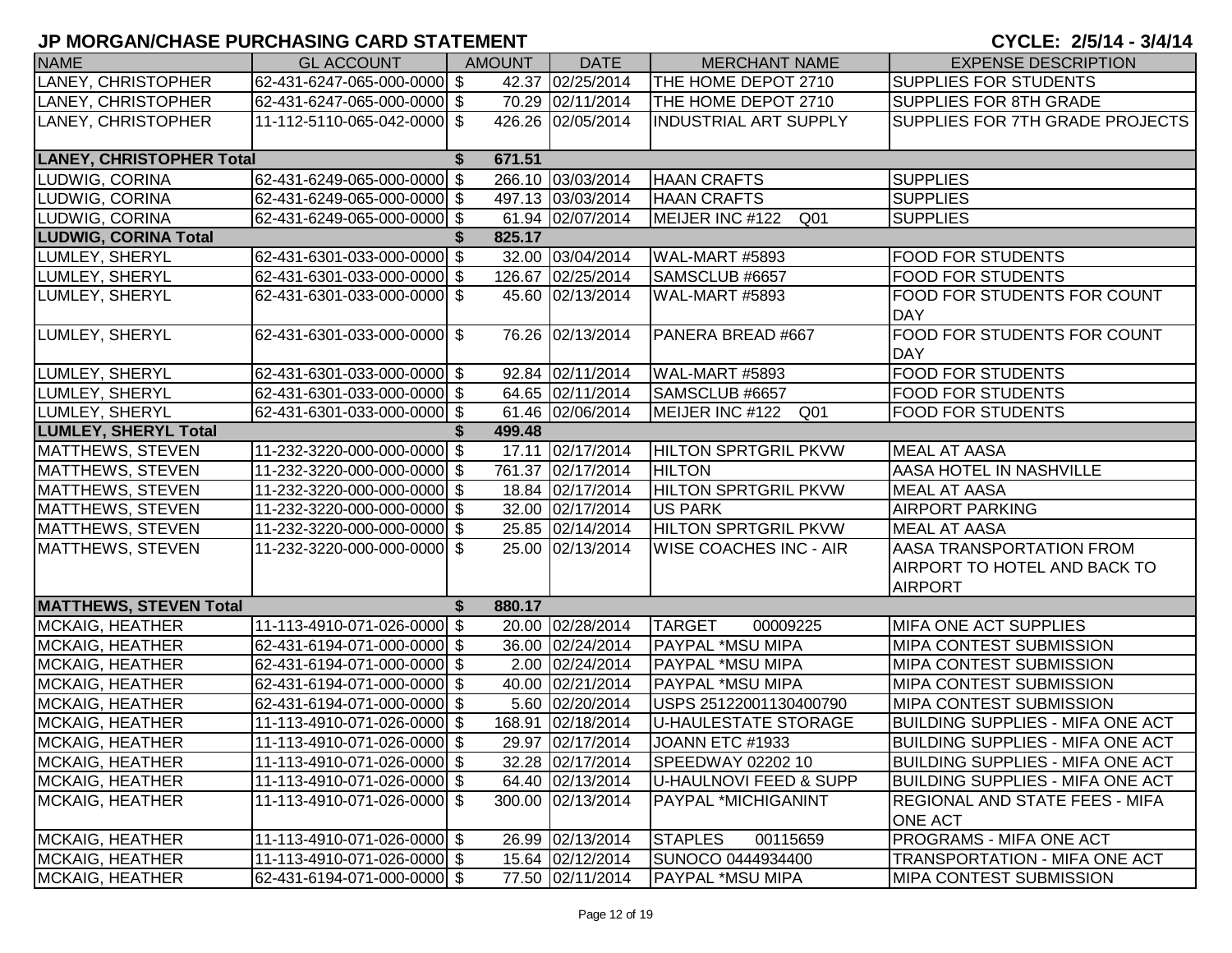| <b>NAME</b>                   | <b>GL ACCOUNT</b>           | AMOUNT       | <b>DATE</b>       | <b>MERCHANT NAME</b>          | <b>EXPENSE DESCRIPTION</b>                               |
|-------------------------------|-----------------------------|--------------|-------------------|-------------------------------|----------------------------------------------------------|
| MCKAIG, HEATHER               | 11-113-4910-071-026-0000 \$ |              | 8.98 02/10/2014   | THE HOME DEPOT 2737           | <b>BUILDING SUPPLIES - MIFA ONE ACT</b>                  |
| <b>MCKAIG, HEATHER</b>        | 11-113-5110-071-026-0000 \$ |              | 17.72 02/10/2014  | <b>TARGET</b><br>00014654     | <b>BUILDING SUPPLIES - MIFA ONE ACT</b>                  |
| <b>MCKAIG, HEATHER</b>        | 11-113-4910-071-026-0000 \$ |              | 30.71 02/10/2014  | JOANN ETC #1933               | <b>COSTUMES - MIFA ONE ACT</b>                           |
| <b>MCKAIG, HEATHER</b>        | 11-113-4910-071-026-0000 \$ |              | 17.94 02/10/2014  | THE HOME DEPOT 2737           | <b>BUILDING SUPPLIES - MIFA ONE ACT</b>                  |
| <b>MCKAIG, HEATHER Total</b>  |                             | 894.64       |                   |                               |                                                          |
| MICHOS, JENNIFER              | 11-111-5110-014-060-0000 \$ |              | 43.42 02/25/2014  | AMAZON.COM                    | <b>SIOP MODEL</b>                                        |
| <b>MICHOS, JENNIFER</b>       | 11-111-5110-014-060-0000 \$ |              | 39.96 02/24/2014  | AMAZON.COM                    | <b>CURRICULUM MATERIALS</b>                              |
| <b>MICHOS, JENNIFER</b>       | 62-431-6275-014-000-0000 \$ |              | 4.90 02/19/2014   | <b>AMAZON MKTPLACE PMTS</b>   | <b>OFFICE VAPOR OIL</b>                                  |
| MICHOS, JENNIFER              | 62-431-6275-014-000-0000 \$ |              | 30.24 02/17/2014  | JETS PIZZA #46                | SP ED CLASS PIZZA PARTY                                  |
| MICHOS, JENNIFER              | 11-111-5110-014-060-0000 \$ |              | 75.00 02/12/2014  | <b>BRAINPOP</b>               | <b>BRAINPOP ESL FAMILY ACCESS</b><br><b>SUBSCRIPTION</b> |
| <b>MICHOS, JENNIFER</b>       | 62-431-6275-014-000-0000 \$ |              | 59.51 02/06/2014  | JIMMY JOHNS - 1659            | <b>LIGHTHOUSE MEETING AT ESB 7</b><br><b>HABITS</b>      |
| <b>MICHOS, JENNIFER Total</b> |                             | 253.03<br>\$ |                   |                               |                                                          |
| <b>MILLER, HELEN</b>          | 62-431-6275-071-000-0000 \$ |              | 33.90 03/04/2014  | MEIJER INC #122 Q01           | REFRESHMENTS/PAPER PRODUCTS                              |
| MILLER, HELEN                 | 11-113-5110-071-030-0000 \$ |              | 154.00 03/03/2014 | BARNES&NOBLE*COM              | <b>BOOKS FOR ENGLISH DEPT</b>                            |
| MILLER, HELEN                 | 62-431-6174-071-000-0000 \$ |              | 59.94 03/03/2014  | ACO-HARDWARE #0087            | <b>MME TESTING BINS</b>                                  |
| MILLER, HELEN                 | 62-431-6111-071-000-0000 \$ |              | 41.22 03/03/2014  |                               | MEADOWBROOK ART CENTER PICTURE FRAME REPAIR/ST FINE      |
| MILLER, HELEN                 | 62-431-6173-071-000-0000 \$ |              | 239.75 03/03/2014 | <b>NASSP MOTO</b>             | NAT'L HONOR SOCIETY AWARDS                               |
| MILLER, HELEN                 | 62-431-6275-071-000-0000 \$ |              | 10.00 03/03/2014  | <b>GWENDOLYN'S LTD</b>        | <b>TABLE CLOTH/SKIRT REPAIR</b>                          |
| MILLER, HELEN                 | 62-431-6191-071-000-0000 \$ |              | 122.16 02/28/2014 | STAPLS7114015305000001        | SUPPLIES FOR AUDITORIUM<br><b>OPERATION</b>              |
| MILLER, HELEN                 | 62-431-6275-071-000-0000 \$ |              | 87.94 02/28/2014  | DOMINO'S 1010                 | PRINCIPALS LUNCH W/STUDENTS                              |
| MILLER, HELEN                 | 62-431-6209-071-000-0000 \$ |              | 60.98 02/27/2014  | <b>TCT*PROM NITE</b>          | <b>PROM PARTY FAVOR SAMPLES</b>                          |
| <b>MILLER, HELEN</b>          | 62-431-6174-071-000-0000 \$ |              | 9.99 02/27/2014   | ACO-HARDWARE #0087            | <b>MME TESTING BINS</b>                                  |
| <b>MILLER, HELEN</b>          | 62-431-6174-071-000-0000 \$ |              | 129.87 02/27/2014 | ACO-HARDWARE #0087            | MME TESTING BINS                                         |
| MILLER, HELEN                 | 11-113-5110-071-026-0000 \$ |              | 59.98 02/26/2014  | <b>AMAZON MKTPLACE PMTS</b>   | MIFA/DEBATE                                              |
| MILLER, HELEN                 | 11-113-5110-071-026-0000 \$ |              | 569.81 02/26/2014 | <b>AMAZON MKTPLACE PMTS</b>   | MIFA/DEBATE                                              |
| MILLER, HELEN                 | 62-431-6275-071-000-0000 \$ |              | 67.92 02/26/2014  | SAMSCLUB #6657                | REFRESHMENTS/PAPER PRODUCTS                              |
| MILLER, HELEN                 | 62-431-6174-071-000-0000 \$ |              | 103.12 02/26/2014 | STAPLS7113875580000001        | <b>TESTING SUPPLIES</b>                                  |
| MILLER, HELEN                 | 11-241-5910-071-000-0000 \$ |              | 39.75 02/26/2014  | STAPLS7113804010000001        | <b>OFFICE SUPPLIES</b>                                   |
| MILLER, HELEN                 | 11-113-5110-071-055-0000 \$ |              | 341.24 02/26/2014 | <b>PHYSICAL EDUCATION EQU</b> | PE EQUIPMENT                                             |
| MILLER, HELEN                 | 62-431-6275-071-000-0000 \$ |              | 32.00 02/26/2014  | <b>TARGET</b><br>00014654     | REFRESHMENTS/POP                                         |
| <b>MILLER, HELEN</b>          | 62-431-6176-071-000-0000 \$ |              | 178.33 02/24/2014 | STAPLS7113704910000001        | <b>HOOKS FOR EMERGENCY FOLDERS</b>                       |
| MILLER, HELEN                 | 62-431-6191-071-000-0000 \$ |              | 240.97 02/24/2014 | STAPLS7113705412000001        | SUPPLIES FOR AUDITORIUM                                  |
| MILLER, HELEN                 | 62-431-6191-071-000-0000 \$ |              | 29.75 02/24/2014  | STAPLS7113705412000002        | SUPPLIES FOR AUDITORIUM                                  |
| MILLER, HELEN                 | 62-431-6275-071-000-0000 \$ |              | 501.00 02/24/2014 | <b>TICKETS DETROIT TIGERS</b> | STAFF OUTING/TIGER GAME                                  |
| MILLER, HELEN                 | 11-241-5990-071-000-0000 \$ |              | 52.00 02/20/2014  | <b>O&amp;E NEWSPAPER</b>      | PRINCIPALS SUBSCRIPTION/NOVI<br><b>NEWS</b>              |
| MILLER, HELEN                 | 11-113-5110-071-055-0000 \$ |              | 73.09 02/17/2014  | <b>PHYSICAL EDUCATION EQU</b> | PE EQUIPMENT                                             |
| <b>MILLER, HELEN</b>          | 11-113-5110-071-055-0000 \$ |              | 102.36 02/17/2014 | <b>PHYSICAL EDUCATION EQU</b> | PE EQUIPMENT                                             |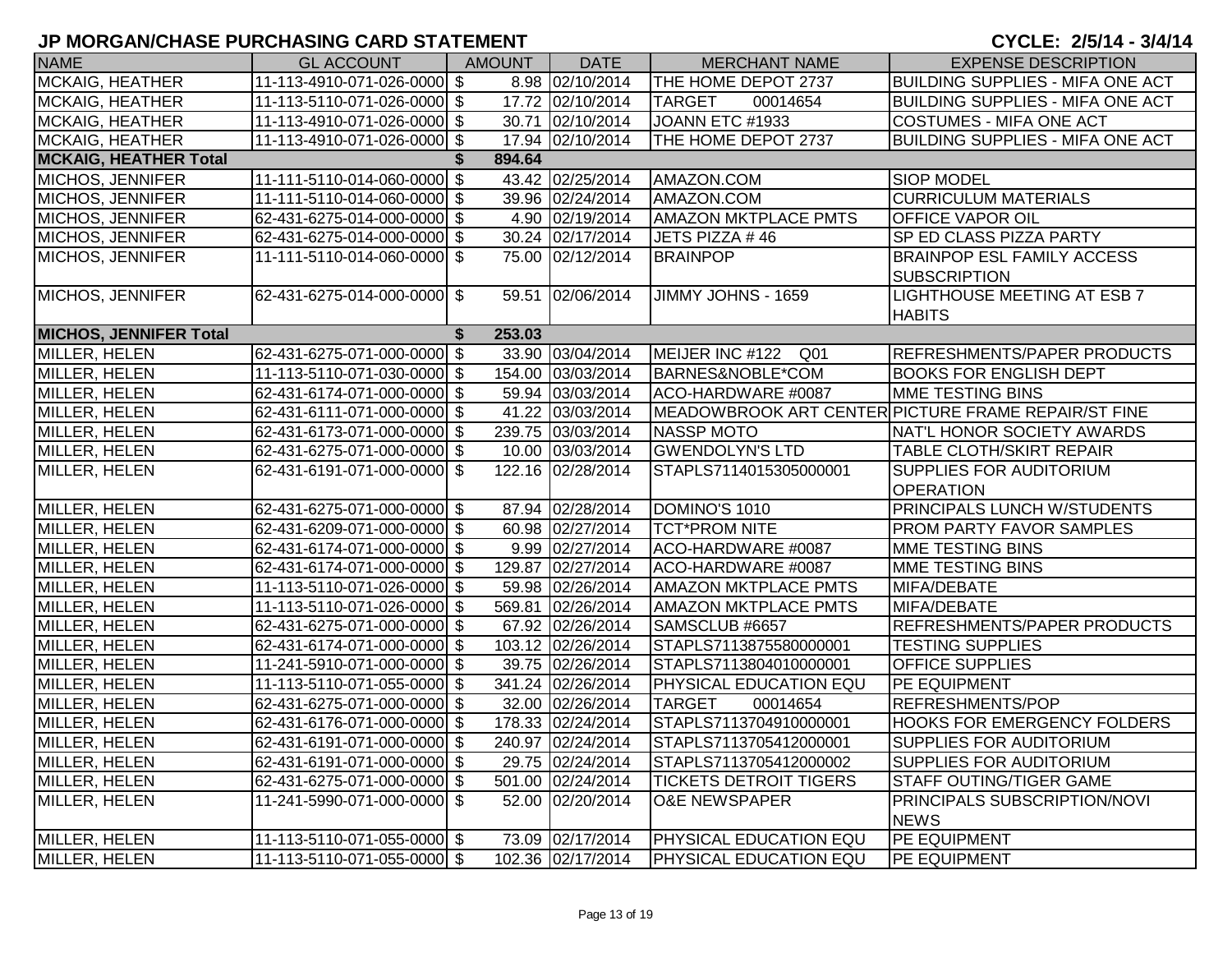| <b>NAME</b>                  | <b>GL ACCOUNT</b>             | <b>AMOUNT</b> | <b>DATE</b>           | <b>MERCHANT NAME</b>          | <b>EXPENSE DESCRIPTION</b>           |
|------------------------------|-------------------------------|---------------|-----------------------|-------------------------------|--------------------------------------|
| MILLER, HELEN                | 62-431-6275-071-000-0000 \$   |               | 50.00 02/14/2014      | <b>TLF VANESSAS FLOWERS</b>   | <b>FUNERAL FLOWERS/DEPOTTERS</b>     |
|                              |                               |               |                       |                               | <b>FATHER</b>                        |
| MILLER, HELEN                | 11-221-3220-071-000-4290 \$   |               | 127.72 02/14/2014     | AMWAY GRAND PLAZA HOTE        | LODGING/LEPHART TRAINING             |
| MILLER, HELEN                | 62-431-6275-071-000-0000 \$   |               | 37.52 02/14/2014      | MEIJER INC #122 Q01           | <b>REFRESHMENTS/POP</b>              |
| MILLER, HELEN                | 62-431-6275-071-000-0000 \$   |               | 7.98 02/14/2014       | <b>PARTY AMERICA</b>          | <b>BALLOONS/OPEN HOUSE</b>           |
| MILLER, HELEN                | 62-431-6275-071-000-0000 \$   |               | 77.00 02/13/2014      | DOMINO'S 1010                 | PIZZA FOR OPEN HOUSE VOLUNTEER       |
|                              |                               |               |                       |                               | <b>STUDENTS</b>                      |
| MILLER, HELEN                | 62-431-6275-071-000-0000 \$   |               | 46.48 02/13/2014      | SAMSCLUB #6657                | <b>REFRESHMENTS</b>                  |
| <b>MILLER, HELEN</b>         | 62-431-6275-071-000-0000 \$   |               | 206.10 02/11/2014     | SAMSCLUB #6657                | REFRESHMENTS/PAY IT FORWARD          |
|                              |                               |               |                       |                               | <b>PRIZES</b>                        |
| MILLER, HELEN                | 11-241-5910-071-000-0000 \$   |               | 45.86 02/10/2014      | STAPLS7113052083000001        | <b>OFFICE SUPPLIES</b>               |
| MILLER, HELEN                | 62-431-6275-071-000-0000 \$   |               | 25.21 02/10/2014      | MEIJER INC #122 Q01           | REFRESHMENTS/COFFEE                  |
| MILLER, HELEN                | 11-113-5110-071-010-0000 \$   |               | 43.52 02/06/2014      | SSI*SCHOOL SPECIALTY          | <b>ART SUPPLIES/HARVEY</b>           |
| MILLER, HELEN                | 62-431-6104-061-000-0000 \$   |               | 51.79 02/06/2014      | JIMMY JOHNS - 1659 - M        | <b>SUB TRAY/SPRYS FAREWELL PARTY</b> |
| MILLER, HELEN                | 11-113-5110-071-010-0000 \$   |               | 568.87 02/06/2014     | <b>SSI*SCHOOL SPECIALTY</b>   | <b>ART SUPPLIES</b>                  |
| MILLER, HELEN                | 62-431-6174-071-000-0000 \$   |               | 33.88 02/05/2014      | MEIJER INC #122 Q01           | SUPPLIES FOR ACT TESTING             |
| MILLER, HELEN                | 62-431-6104-061-000-0000 \$   |               | 2.50 02/05/2014       | MEIJER INC #122 Q01           | <b>FAREWELL SUPPLIES/SPRYS</b>       |
| MILLER, HELEN                | 11-222-5990-071-000-0000 \$   |               | 110.13 02/05/2014     | <b>BUCK INSTITUTE FOR EDU</b> | PBL STARTER KIT FOR KREGER,          |
|                              |                               |               |                       |                               | <b>KREGER &amp; KOWALSKI</b>         |
| MILLER, HELEN                | 11-252-7912-000-000-0000 \$   |               | 175.00 02/05/2014     | <b>FERRIS UCEL NON CREDIT</b> | DISPUTED, CREDIT REC'D IN MARCH      |
| MILLER, HELEN                | 62-431-6176-071-000-0000 \$   |               | 6.78 02/05/2014       | SAMSCLUB #6657                | <b>ANIMAL CRACKERS</b>               |
| MILLER, HELEN                | 62-431-6104-061-000-0000 \$   |               | 34.81 02/05/2014      | SAMSCLUB #6657                | <b>FAREWELL PARTY SUPPLIES/SPRYS</b> |
| <b>MILLER, HELEN Total</b>   |                               | 4,992.22      |                       |                               |                                      |
| NESMITH, RUSSEL              | 11-261-5992-003-000-0000 \$   |               | 18.96 02/26/2014      | THE HOME DEPOT 2737           | <b>PS STOCK</b>                      |
| NESMITH, RUSSEL              | 11-261-5710-000-000-0000 \$   |               | 17.89 02/24/2014      | MARATHON PETRO144568          | <b>MTCE FUEL FOR RENTAL TRUCK</b>    |
| NESMITH, RUSSEL              | 11-261-4290-000-000-0000 \$   |               | 164.50 02/24/2014     | PENSKE TRK LSG 059110         | <b>IMTCE TRUCK RENTAL</b>            |
| NESMITH, RUSSEL              | 11-261-5710-000-000-0000 \$   |               | 25.27 02/24/2014      | PENSKE TRK LSG 059110         | <b>MTCE FUEL FOR RENTAL TRUCK</b>    |
| NESMITH, RUSSEL              | 11-261-5992-000-000-0000 \$   |               | 62.28 02/17/2014      | <b>ETNA DISTRIBUTORS WIXO</b> | <b>MTCE PLUMBING STOCK</b>           |
| NESMITH, RUSSEL              | 11-261-4290-000-000-0000 \$   |               | 111.24 02/12/2014     | PENSKE TRK LSG 059110         | MTCE TRUCK RENTAL 2/10/14            |
| NESMITH, RUSSEL              | 11-261-4290-000-000-0000 \$   |               | 111.68 02/11/2014     | PENSKE TRK LSG 059110         | MTCE TRUCK RENTAL 2/7/14             |
| NESMITH, RUSSEL              | 11-261-5710-000-000-0000 \$   |               | 25.46 02/11/2014      | MARATHON PETRO144568          | <b>MTCE GAS FOR TRUCK RENTAL</b>     |
| NESMITH, RUSSEL              | 11-261-5710-000-000-0000 \$   |               | 20.40 02/10/2014      | MARATHON PETRO144568          | <b>MTCE GAS FOR TRUCK RENTAL</b>     |
| <b>NESMITH, RUSSEL</b>       | 11-261-5992-065-000-0000 \$   |               | $(303.38)$ 02/07/2014 | ETNA DISTRIBUTORS WIXO        | <b>REFUND FOR CANCELLED MS TRAP</b>  |
|                              |                               |               |                       |                               | <b>PRIMER</b>                        |
| <b>NESMITH, RUSSEL</b>       | $11-261-5990-000-000-0000$ \$ |               | 70.31 02/06/2014      | <b>IHOP #3349</b>             | <b>IMTCE LUNCH FOR PLOW DAY</b>      |
| NESMITH, RUSSEL              | 11-261-5992-011-000-0000 \$   |               | 59.85 02/05/2014      | THE HOME DEPOT 2737           | <b>VO KITCHEN</b>                    |
| <b>NESMITH, RUSSEL Total</b> |                               | 384.46        |                       |                               |                                      |
| OCONNOR, GAIL                | 11-118-5110-000-951-0000 \$   |               | 109.59 03/03/2014     | STAPLS7114108312000001        | <b>TEACHING SUPPLIES</b>             |
| <b>OCONNOR, GAIL</b>         | 11-118-5110-000-951-0000 \$   |               | 27.85 03/03/2014      | STAPLS7114108312000002        | <b>TEACHING SUPPLIES</b>             |
| OCONNOR, GAIL                | 11-118-5110-000-951-0000 \$   |               | 1.03 03/03/2014       | STAPLS7114108312000004        | <b>TEACHING SUPPLIES</b>             |
| <b>OCONNOR, GAIL</b>         | 11-351-5110-000-953-0000 \$   |               | 63.94 02/28/2014      | <b>S&amp;S WORLDWIDE</b>      | TEACHING SUPPLIES NW                 |
| OCONNOR, GAIL                | 11-351-5110-000-953-0000 \$   |               | 64.84 02/27/2014      | STAPLS7113924680000001        | <b>TEACHING SUPPLIES</b>             |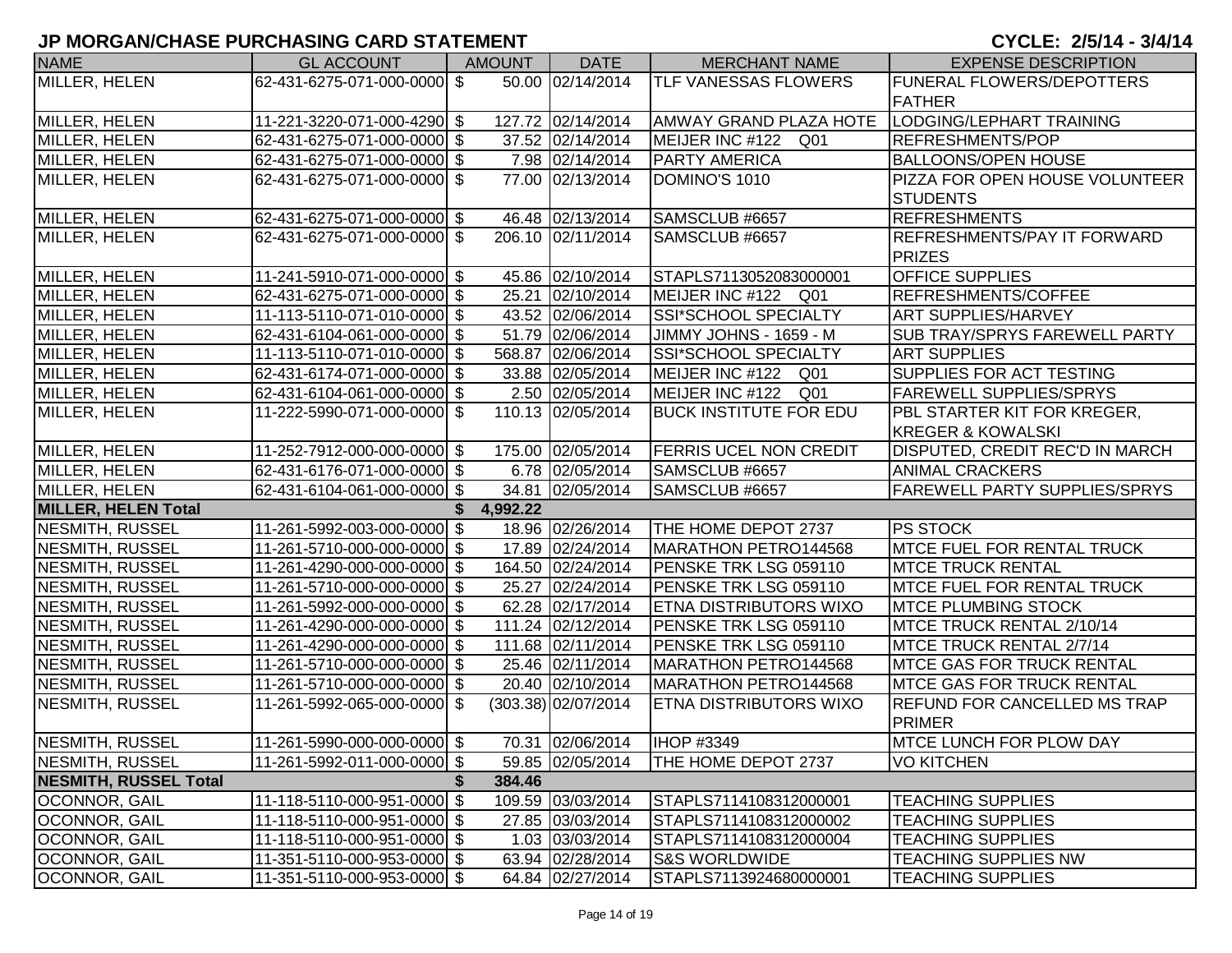| <b>NAME</b>                     | <b>GL ACCOUNT</b>           | <b>AMOUNT</b> | <b>DATE</b>       | <b>MERCHANT NAME</b>              | <b>EXPENSE DESCRIPTION</b>           |
|---------------------------------|-----------------------------|---------------|-------------------|-----------------------------------|--------------------------------------|
| OCONNOR, GAIL                   | 11-351-5110-000-953-0000 \$ |               | 3.07 02/27/2014   | STAPLS7113924680000002            | <b>TEACHING SUPPLIES</b>             |
| OCONNOR, GAIL                   | 11-351-5110-000-953-0000 \$ |               | 34.34 02/26/2014  | <b>DIY UPHOLSTERY</b>             | <b>TEACHING SUPPLIES</b>             |
| OCONNOR, GAIL                   | 11-351-5110-000-953-0000 \$ |               | 65.24 02/20/2014  | STAPLS7113557629000001            | <b>TEACHING SUPPLIES</b>             |
| OCONNOR, GAIL                   | 11-351-5110-000-953-0000 \$ |               | 21.47 02/20/2014  | STAPLS7113557629000002            | <b>TEACHING SUPPLIES</b>             |
| OCONNOR, GAIL                   | 62-431-6350-031-000-0000 \$ |               | 174.14 02/19/2014 | SIGNSONTHECHEAP.COM               | <b>TEACHING SUPPLIES</b>             |
| OCONNOR, GAIL                   | 11-351-5110-000-953-0000 \$ |               | 42.35 02/10/2014  | STAPLS7112888744000001            | <b>TEACHING SUPPLIES</b>             |
| OCONNOR, GAIL                   | 11-351-5110-000-953-0000 \$ |               | 5.34 02/10/2014   | STAPLS7112888744000002            | <b>TEACHING SUPPLIES</b>             |
| OCONNOR, GAIL                   | 11-351-5110-000-953-0000 \$ |               | 105.48 02/10/2014 | STAPLS7113014277000001            | <b>TEACHING SUPPLIES</b>             |
| <b>OCONNOR, GAIL</b>            | 11-351-5110-000-953-0000 \$ |               | 18.99 02/10/2014  | STAPLS7113014277000002            | <b>TEACHING SUPPLIES</b>             |
| OCONNOR, GAIL                   | 11-118-5110-000-951-0000 \$ |               | 96.03 02/10/2014  | STAPLS7113015133000001            | <b>TEACHING SUPPLIES</b>             |
| OCONNOR, GAIL                   | 11-118-5110-000-951-0000 \$ |               | 77.56 02/10/2014  | STAPLS7113015133000002            | <b>TEACHING SUPPLIES</b>             |
| OCONNOR, GAIL                   | 11-351-5990-000-953-0000 \$ |               | 12.00 02/05/2014  | <b>NAT GEO LITTLE KIDS</b>        | <b>TEACH &amp; TESTING</b>           |
| OCONNOR, GAIL                   | 11-351-5110-000-953-0000 \$ |               | 15.00 02/05/2014  | <b>NATIONAL GEO KIDS</b>          | <b>TEACHING SUPPLIES</b>             |
| OCONNOR, GAIL                   | 11-351-5110-000-953-0000 \$ |               | 12.00 02/05/2014  | NATIONAL GEO KIDS                 | <b>TEACHING SUPPLIES</b>             |
| OCONNOR, GAIL                   | 11-351-5110-000-953-0000 \$ |               | 12.00 02/05/2014  | <b>NATIONAL GEO KIDS</b>          | <b>TEACHING SUPPLIES</b>             |
| OCONNOR, GAIL                   | 11-351-5110-000-953-0000 \$ |               | 12.00 02/05/2014  | <b>NATIONAL GEO KIDS</b>          | <b>TEACHING SUPPLIES</b>             |
| OCONNOR, GAIL                   | 11-351-5110-000-953-0000 \$ |               | 12.00 02/05/2014  | <b>NATIONAL GEO KIDS</b>          | <b>TEACHING SUPPLIES</b>             |
| OCONNOR, GAIL                   | 11-351-5110-000-953-0000 \$ |               | 12.00 02/05/2014  | <b>NATIONAL GEO KIDS</b>          | <b>TEACHING SUPPLIES</b>             |
| <b>OCONNOR, GAIL Total</b>      |                             | 998.26        |                   |                                   |                                      |
| <b>OSMONSON, KIMBERLY</b>       | 11-112-5110-065-065-0000 \$ |               | 21.33 02/28/2014  | KROGER #671                       | 8TH GRADE SCIENCE LAB SUPPLIES       |
| <b>OSMONSON, KIMBERLY Total</b> |                             | 21.33<br>S.   |                   |                                   |                                      |
| QUITIQUIT, PAMELA               | 62-431-6275-012-000-0000 \$ |               | 8.99 02/27/2014   | <b>BUSCH'S #1205</b>              | <b>WATER AND COOKIES FOR NOVI</b>    |
|                                 |                             |               |                   |                                   | <b>RIDGE MEETING</b>                 |
| QUITIQUIT, PAMELA               | 62-431-6275-012-000-0000 \$ |               | 94.16 02/26/2014  | DOMINO'S 1010                     | PIZZA FOR NOVI RIDGE MEETING         |
| QUITIQUIT, PAMELA               | 11-241-5990-012-000-0000 \$ |               | 109.85 02/26/2014 | STAPLS7113804830000001            | <b>OFFICE SUPPLIES</b>               |
| QUITIQUIT, PAMELA               | 11-111-5110-012-099-0000 \$ |               | 229.00 02/25/2014 | <b>BUREAU OF EDU &amp; RESEAR</b> | <b>BEHAVORIAL CLASS REGISTRATION</b> |
|                                 |                             |               |                   |                                   | <b>FOR MS. KING</b>                  |
| QUITIQUIT, PAMELA               | 11-111-5110-012-099-0000 \$ |               | 229.00 02/25/2014 | <b>BUREAU OF EDU &amp; RESEAR</b> | BEHAVORIAL CLASS REGISTRATION        |
|                                 |                             |               |                   |                                   | <b>FOR MRS. PROBEN</b>               |
| QUITIQUIT, PAMELA               | 11-222-5990-012-000-0000 \$ |               | 106.01 02/24/2014 | <b>FOLLETT LIBRARY RES</b>        | <b>BOOKS FOR MEDIA CENTER</b>        |
| QUITIQUIT, PAMELA               | 11-111-5110-012-025-0000 \$ |               | 7.50 02/12/2014   | AMAZON.COM                        | <b>BOOK FOR FOURTH GRADE</b>         |
|                                 |                             |               |                   |                                   | <b>CLASSROOM</b>                     |
| <b>QUITIQUIT, PAMELA</b>        | 11-111-5110-012-025-0000 \$ |               | 81.61 02/10/2014  | STAPLS7113033787000001            | SCHOOL SUPPLIES-SHARPIES,            |
|                                 |                             |               |                   |                                   | SCOTCH TAPE, COLOR-CODING            |
|                                 |                             |               |                   |                                   | <b>LABELS AND LEGAL SIZE PAPER</b>   |
| QUITIQUIT, PAMELA               | 11-111-5110-012-025-0000 \$ |               | 99.16 02/10/2014  | STAPLS7113033787000002            | <b>TONER CARTRIDGE</b>               |
| <b>QUITIQUIT, PAMELA Total</b>  |                             | 965.28        |                   |                                   |                                      |
| <b>RAIS, MICHELLE</b>           | 11-112-5110-065-052-0000 \$ |               | 76.99 02/21/2014  | <b>JW PEPPER</b>                  | ORCHESTRA SCORES FOR PIECES WE       |
|                                 |                             |               |                   |                                   | PERFORMED AT FESTIVAL.               |
| <b>RAIS, MICHELLE Total</b>     |                             | 76.99<br>S    |                   |                                   |                                      |
| REICHLEY, CARRIE                | 11-111-5110-015-045-0000 \$ |               | 156.58 02/28/2014 | SSI*DELTACPOFREYNEOSCI            | PATTERN BLOCKS-J. STEVENSON, S.      |
|                                 |                             |               |                   |                                   | <b>SCOTT</b>                         |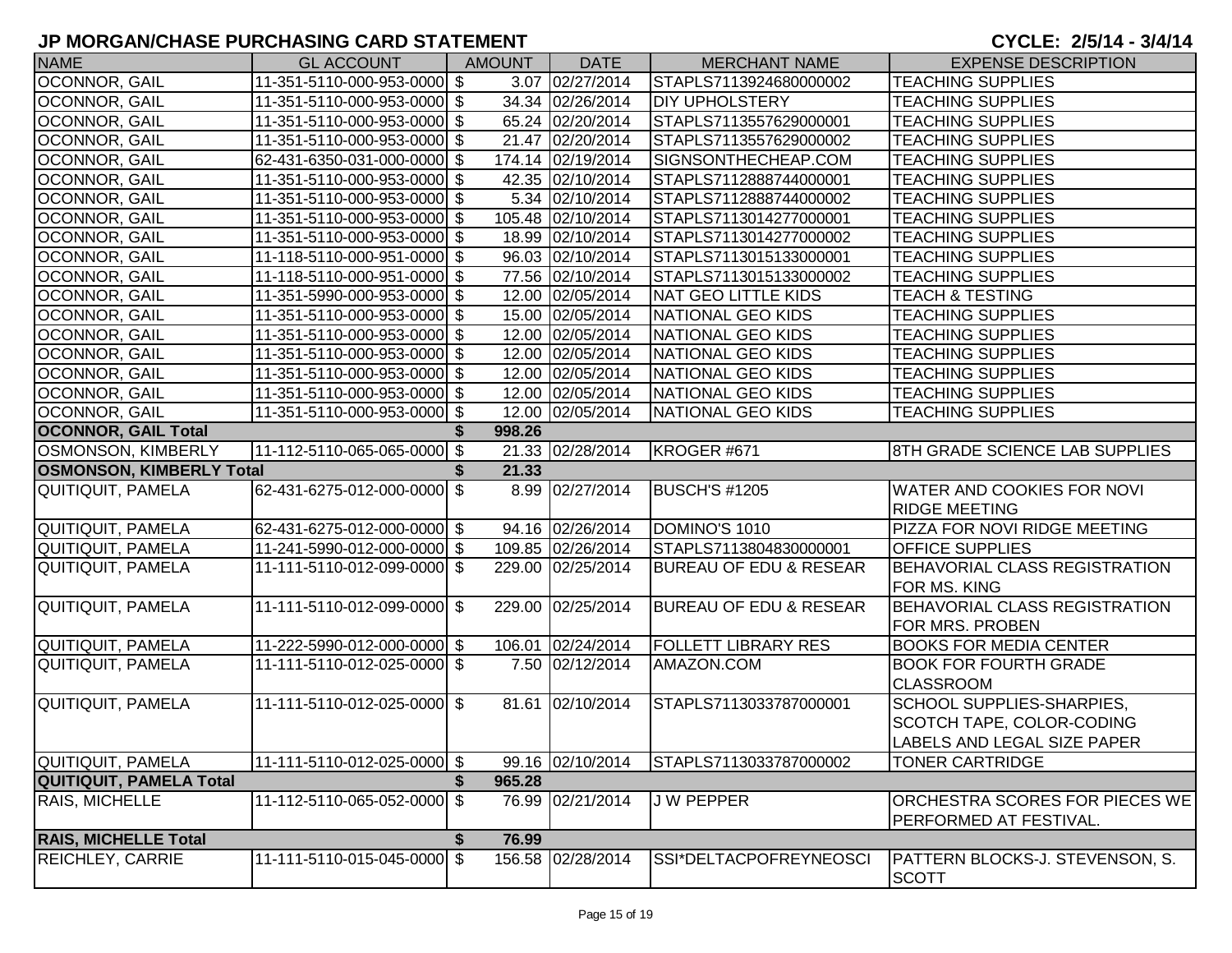| <b>NAME</b>             | <b>GL ACCOUNT</b>           | <b>AMOUNT</b> | <b>DATE</b>       | <b>MERCHANT NAME</b>          | <b>EXPENSE DESCRIPTION</b>                                                                                               |
|-------------------------|-----------------------------|---------------|-------------------|-------------------------------|--------------------------------------------------------------------------------------------------------------------------|
| REICHLEY, CARRIE        | 11-222-5310-015-000-0000 \$ |               | 38.85 02/27/2014  | STAPLS7113904268000001        | <b>DVD-R SPINDLE &amp; DVD ENVELOPES</b><br><b>FOR J. HENRY-NEWS ROOM</b>                                                |
| <b>REICHLEY, CARRIE</b> | 11-222-5310-015-000-0000 \$ |               | 159.90 02/24/2014 | SOFTWAREDEPOTONLINE.CO        | <b>GREEN SCREEN FOR J. HENRY-NEWS</b><br><b>ROOM</b>                                                                     |
| <b>REICHLEY, CARRIE</b> | 11-222-5310-015-000-0000 \$ |               | 44.40 02/24/2014  | <b>STAPLES DIRECT</b>         | <b>CAMERA &amp; CAMCORDER TRIPOD FOR</b><br>J. HENRY-NEWS ROOM                                                           |
| <b>REICHLEY, CARRIE</b> | 11-222-5310-015-000-0000 \$ |               | 55.90 02/21/2014  | <b>CADDIEBUDDY FLAGBUD</b>    | IPAD TRIPOD MOUNT & BRACKET FOR<br>J. HENRY-NEWS ROOM                                                                    |
| <b>REICHLEY, CARRIE</b> | 11-222-5310-015-000-0000 \$ |               | 132.97 02/21/2014 | <b>IK MULTIMEDIA</b>          | TWO MICROPHONES FOR J. HENRY-<br><b>NEWS ROOM</b>                                                                        |
| <b>REICHLEY, CARRIE</b> | 62-431-6275-015-000-0000 \$ |               | 155.94 02/20/2014 | RGS PAY*                      | <b>BOOKSHELF - ELIZABETH CARLSON,</b><br><b>SPEECH</b>                                                                   |
| <b>REICHLEY, CARRIE</b> | 62-431-6277-015-000-0000 \$ |               | 50.00 02/20/2014  | <b>MICHIGAN ASSOCIATION F</b> | MACUL CONFERENCE-J. HENRY                                                                                                |
| <b>REICHLEY, CARRIE</b> | 62-431-6277-015-000-0000 \$ |               | 135.00 02/20/2014 | <b>MICHIGAN ASSOCIATION F</b> | MACUL CONFERENCE-WHITNEY<br>FARMER                                                                                       |
| <b>REICHLEY, CARRIE</b> | 62-431-6277-015-000-0000 \$ |               | 135.00 02/20/2014 | <b>MICHIGAN ASSOCIATION F</b> | MACUL CONFERENCE-HALEY<br><b>BREWSTER</b>                                                                                |
| <b>REICHLEY, CARRIE</b> | 62-431-6277-015-000-0000 \$ |               | 38.22 02/19/2014  | THE STAMPIN PLACE             | STAMPS FOR CLASSROOM-J. HENRY/J.<br><b>JEUNG</b>                                                                         |
| <b>REICHLEY, CARRIE</b> | 11-241-5990-015-000-0000 \$ |               | 185.00 02/19/2014 | <b>MICHIGAN ASSOCIATION F</b> | MACUL CONFERENCE-H. MERTE                                                                                                |
| <b>REICHLEY, CARRIE</b> | 11-111-5110-015-025-0000 \$ |               | 69.99 02/17/2014  | SENSORYEDGE / FUN CARP        | <b>WEIGHTED BLANKET-SPECIAL</b><br><b>EDUCATION, A. DONATO</b>                                                           |
| <b>REICHLEY, CARRIE</b> | 62-431-6275-015-000-0000 \$ |               | 84.00 02/17/2014  | <b>SCHOLASTIC BOOK CLUB</b>   | <b>BOOKS AND MISC CLASSROOM</b><br><b>MATERIALS</b>                                                                      |
| <b>REICHLEY, CARRIE</b> | 62-431-6277-015-000-0000 \$ |               | 129.00 02/17/2014 | <b>SCHOLASTIC BOOK CLUB</b>   | <b>BOOKS AND MISC CLASSROOM</b><br><b>MATERIALS</b>                                                                      |
| <b>REICHLEY, CARRIE</b> | 11-111-5110-015-099-0000 \$ |               | 165.04 02/13/2014 | SSI*SCHOOL SPECIALTY          | <b>PROTRACTORS &amp; SHREDDER BAGS</b>                                                                                   |
| <b>REICHLEY, CARRIE</b> | 62-431-6277-015-000-0000 \$ |               | 111.38 02/13/2014 | PAYPAL *SCHOLASTICI           | CLASSROOM MATERIALS-J. HENRY/J.<br><b>JEUNG</b>                                                                          |
| <b>REICHLEY, CARRIE</b> | 11-111-5110-015-060-0000 \$ |               | 199.00 02/10/2014 | <b>SDE INC</b>                | <b>STAFF DEVELOPMENT FOR</b><br>EDUCATORS-DR JEAN'S ROCK, WRITE,<br><b>RHYME &amp; READ CONFERENCE-M.</b><br>PASSEGGIATO |
| <b>REICHLEY, CARRIE</b> | 11-111-5110-015-060-0000 \$ |               | 199.00 02/10/2014 | SDE INC                       | STAFF DEVELOPMENT FOR<br>EDUCATORS-DR JEAN'S ROCK, WRITE,<br><b>RHYME &amp; READ CONFERENCES-K.</b><br>LACH              |
| <b>REICHLEY, CARRIE</b> | 11-111-5110-015-060-0000 \$ |               | 199.00 02/10/2014 | <b>SDE INC</b>                | <b>STAFF DEVELOPMENT FOR</b><br>EDUCATORS-DR JEAN'S ROCK, WRITE,<br>RHYME & READ CONFERENCE-C. LYON                      |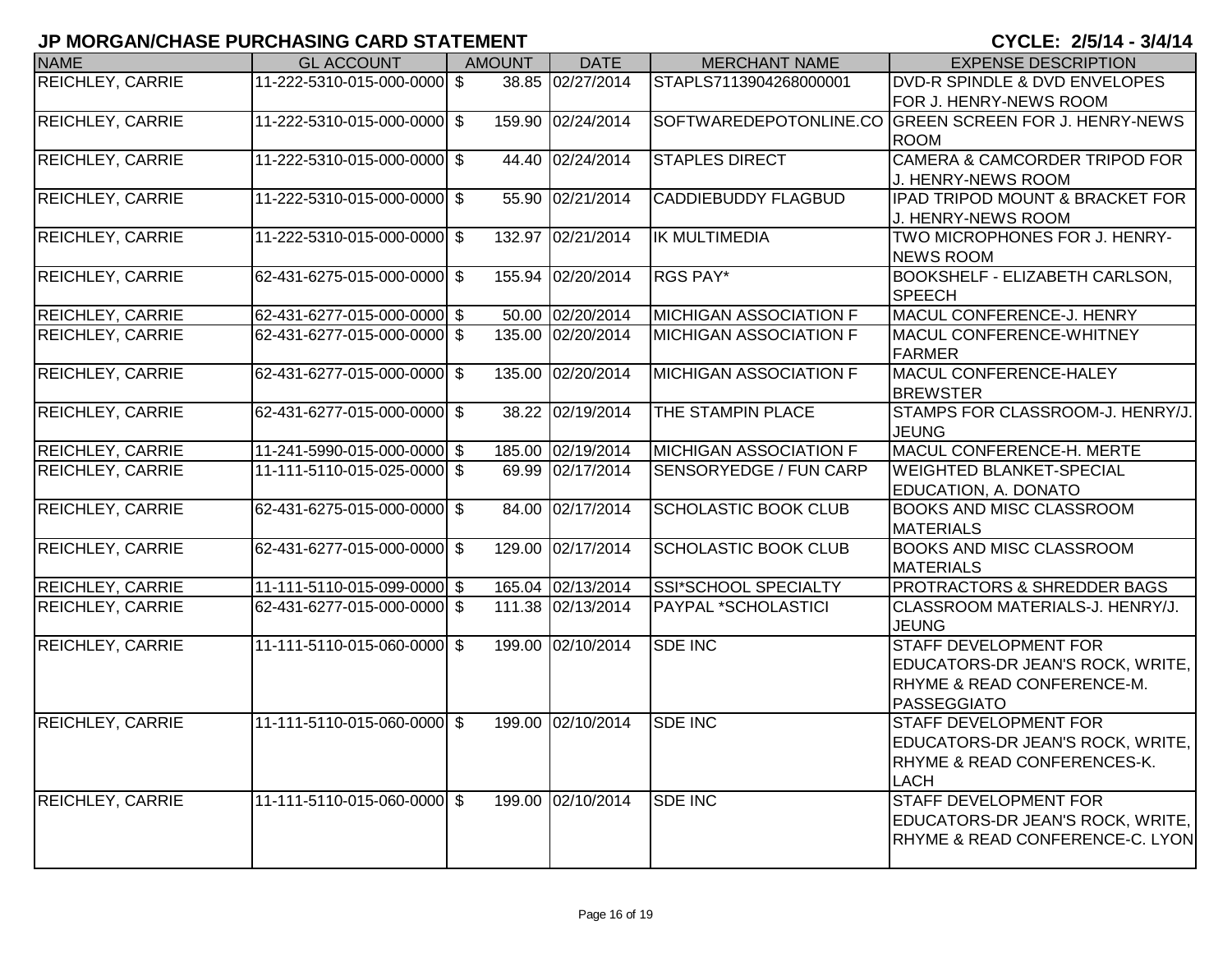| <b>NAME</b>                      | <b>GL ACCOUNT</b>           | <b>AMOUNT</b>  | <b>DATE</b>         | <b>MERCHANT NAME</b>                     | <b>EXPENSE DESCRIPTION</b>                               |
|----------------------------------|-----------------------------|----------------|---------------------|------------------------------------------|----------------------------------------------------------|
| <b>REICHLEY, CARRIE</b>          | 11-111-5110-015-060-0000 \$ |                | 199.00 02/10/2014   | <b>SDE INC</b>                           | STAFF DEVELOPMENT FOR                                    |
|                                  |                             |                |                     |                                          | EDUCATORS-DR JEAN'S ROCK, WRITE,                         |
|                                  |                             |                |                     |                                          | RHYME & READ CONFERENCE-H.                               |
|                                  |                             |                |                     |                                          | <b>STEWART</b>                                           |
| <b>REICHLEY, CARRIE</b>          | 11-111-5110-015-060-0000 \$ |                | 35.00 02/10/2014    | <b>MICHIGAN READING ASSOC</b>            | MRA MEMBERSHIP-B. ZIELINSKI                              |
| <b>REICHLEY, CARRIE</b>          | 11-111-5110-015-060-0000 \$ |                | 170.00 02/10/2014   | <b>MICHIGAN READING ASSOC</b>            | MRA CONFERENCE-B. ZIELINSKI                              |
| <b>REICHLEY, CARRIE</b>          | 11-111-5110-015-060-0000 \$ |                | 35.00 02/07/2014    | <b>MICHIGAN READING ASSOC</b>            | MRA MEMBERSHIP-A.FOX                                     |
| <b>REICHLEY, CARRIE</b>          | 11-111-5110-015-060-0000 \$ |                | 205.00 02/07/2014   | <b>MICHIGAN READING ASSOC</b>            | MRA CONFERENCE & MEMBERSHIP-L.<br><b>TYBINKA</b>         |
| <b>REICHLEY, CARRIE</b>          | 11-111-5110-015-060-0000 \$ |                | 160.00 02/06/2014   | <b>MICHIGAN READING ASSOC</b>            | MRA CONFERENCE-J. ARMSTRONG                              |
| <b>REICHLEY, CARRIE</b>          | 11-111-5110-015-060-0000 \$ |                | 170.00 02/06/2014   | <b>MICHIGAN READING ASSOC</b>            | MRA CONFERENCE-A. FOX                                    |
| <b>REICHLEY, CARRIE Total</b>    |                             | 3,418.17<br>S. |                     |                                          |                                                          |
| RODRIGUEZ, SANDRA                | 11-111-5110-013-010-0000 \$ |                | 290.97 02/25/2014   | <b>SSI*SCHOOL SPECIALTY</b>              | <b>ART SUPPLIES - SPRING PROJECTS</b>                    |
| <b>RODRIGUEZ, SANDRA Total</b>   |                             | 290.97         |                     |                                          |                                                          |
| <b>SCHRINER, STEPHANIE</b>       | 62-431-6415-065-000-0000 \$ |                | 707.00 03/03/2014   | <b>MUSIC THEATRE INTERNAT</b>            | HAIRSPRAY SCRIPT & PLAYRIGHTS                            |
| <b>SCHRINER, STEPHANIE</b>       | 11-112-5110-065-045-0000 \$ |                | 673.31 02/21/2014   | <b>WALMART.COM</b>                       | <b>BINS FOR MATH BOOKS</b>                               |
| <b>SCHRINER, STEPHANIE</b>       | 62-431-6770-065-000-0000 \$ |                | 50.00 02/17/2014    | Q <sub>35</sub><br><b>DUNKIN #336551</b> | PRIZES FOR TEACH SESSIONS                                |
| <b>SCHRINER, STEPHANIE</b>       | 11-112-5990-065-000-0000 \$ |                | 32.98 02/11/2014    | OFFICE DEPOT #330                        | CERTIFICATES FOR OUTSTANDING                             |
|                                  |                             |                |                     |                                          | <b>ACHIEVEMENT</b>                                       |
| <b>SCHRINER, STEPHANIE Total</b> |                             | 1,463.29<br>S. |                     |                                          |                                                          |
| SHPAKOFF, KATHLEEN               | 11-351-5110-000-953-0000 \$ |                | 70.91 03/03/2014    | <b>TARGET</b><br>00014654                | <b>TEACHING SUPPLIES</b>                                 |
| <b>SHPAKOFF, KATHLEEN Total</b>  |                             | 70.91          |                     |                                          |                                                          |
| <b>SOVEL, SHEILA</b>             | 11-118-3220-000-951-0000 \$ |                | 209.00 02/10/2014   | <b>SDE INC</b>                           | PRESCHOOL CONFERENCE                                     |
| <b>SOVEL, SHEILA Total</b>       |                             | 209.00         |                     |                                          |                                                          |
| STEC, MEGAN                      | 11-351-5110-000-953-0000 \$ |                | 47.24 02/21/2014    | <b>TARGET</b><br>00014654                | <b>TEACHING SUPPLIES</b>                                 |
| <b>STEC, MEGAN</b>               | 11-351-5110-000-953-0000 \$ |                | 6.98 02/13/2014     | <b>TARGET</b><br>00014654                | <b>TEACHING SUPPLIES</b>                                 |
| <b>STEC, MEGAN Total</b>         |                             | 54.22          |                     |                                          |                                                          |
| <b>TURNER, NANCY</b>             | 11-226-3220-000-000-0000 \$ |                | 60.00 02/27/2014    | OAKLAND SCHOOLS-RC INT                   | SEAOC WINTER RETREAT FOR PATEL<br><b>AND BREHMER</b>     |
| <b>TURNER, NANCY</b>             | 11-122-5110-055-191-0000 \$ |                | 40.98 02/21/2014    | <b>AMAZON MKTPLACE PMTS</b>              | DIAPER PAIL FOR ECH CLASSROOM                            |
| <b>TURNER, NANCY</b>             | 11-113-5110-000-000-8010 \$ |                | 55.00 02/20/2014    | <b>HAWTHORNE EDUCATIONAL</b>             | <b>RESTORATIVE FACILITATOR SUPPLIES</b>                  |
|                                  |                             |                |                     |                                          | PRE REFERRAL MANUAL 4TH<br>EDITION FOR DARBY HOPPENSTEDT |
|                                  |                             |                |                     |                                          |                                                          |
| <b>TURNER, NANCY</b>             | 11-226-5910-000-000-0000 \$ |                | 9.92 02/20/2014     | STAPLS0122258624000001                   | <b>OFFICE SUPPLIES FOR COMPLIANCE</b>                    |
|                                  |                             |                |                     |                                          | <b>PARA</b>                                              |
| <b>TURNER, NANCY</b>             | 11-226-5910-000-000-0000 \$ |                | 4.96 02/20/2014     | STAPLS0122258624000002                   | OFFICE SUPPLIES FOR COMPLIANCE<br><b>PARA</b>            |
| <b>TURNER, NANCY</b>             | 11-226-5910-000-000-0000 \$ |                | $(5.10)$ 02/20/2014 | STAPLS7113291228001001                   | <b>CREDIT FOR STAPLES - STAPLES</b>                      |
|                                  |                             |                |                     |                                          | SENT THE WRONG SIZE FOR                                  |
|                                  |                             |                |                     |                                          | <b>ELECTRONIC STAPLER</b>                                |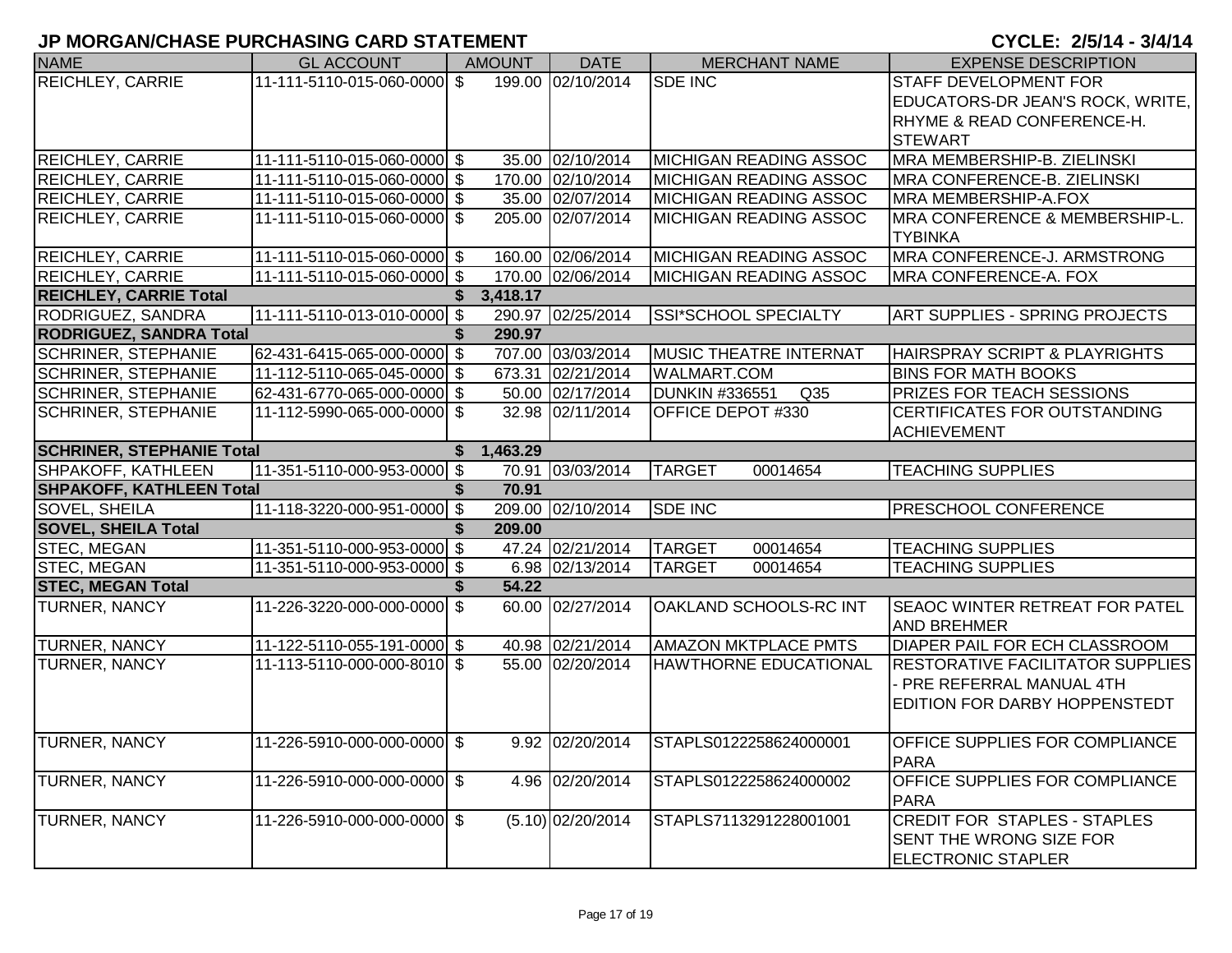|                                 |                             |                |                    |                               | <u>VIVLLI AVIT VITIT</u>              |
|---------------------------------|-----------------------------|----------------|--------------------|-------------------------------|---------------------------------------|
| <b>NAME</b>                     | <b>GL ACCOUNT</b>           | <b>AMOUNT</b>  | <b>DATE</b>        | <b>MERCHANT NAME</b>          | <b>EXPENSE DESCRIPTION</b>            |
| <b>TURNER, NANCY</b>            | 11-226-5910-000-000-0000 \$ |                | 100.38 02/19/2014  | STAPLS7113291228000001        | <b>OFFICE SUPPLIES FOR NEW</b>        |
|                                 |                             |                |                    |                               | <b>COMPLIANCE PARA</b>                |
| TURNER, NANCY                   | 11-226-5910-000-000-0000 \$ |                | 3.99 02/19/2014    | STAPLS7113291228000002        | OFFICE SUPPLIES COMPLIANCE PARA       |
|                                 |                             |                |                    |                               |                                       |
| TURNER, NANCY                   | 11-122-5110-055-194-0000 \$ |                | 95.70 02/10/2014   | SSI*EPSCC                     | WORDLY WISE 3000 3RD EDITION          |
|                                 |                             |                |                    |                               | <b>STUDENT BOOK 4 FOR JENNA</b>       |
|                                 |                             |                |                    |                               | <b>GRUNSTROMS CLASSROOM</b>           |
| <b>TURNER, NANCY Total</b>      |                             | 365.83<br>S    |                    |                               |                                       |
| <b>VALENTINE, CYNTHIA</b>       | 11-271-3330-000-000-0271    | l \$           | 201.00 03/03/2014  | SPEEDWAY 02202 10             | <b>REIMBURSEMENT FOR HANSON -</b>     |
|                                 |                             |                |                    |                               | <b>DRIVE TO JARDON</b>                |
| <b>VALENTINE, CYNTHIA</b>       | 11-271-3220-000-000-0000 \$ |                | 90.00 02/27/2014   | OAKLAND SCHOOLS-RC INT        | <b>DENNIS KORNAK BEGINNING BUS</b>    |
|                                 |                             |                |                    |                               | <b>DRIVER CLASS</b>                   |
| <b>VALENTINE, CYNTHIA</b>       | 11-271-5910-000-000-0000 \$ |                | 105.99 02/18/2014  | MEIJER INC #122 Q01           | REPLACE BROKEN COFFEE MAKER IN        |
|                                 |                             |                |                    |                               | <b>LOUNGE</b>                         |
| <b>VALENTINE, CYNTHIA</b>       | 11-271-7910-000-000-0000 \$ |                | 11.95 02/17/2014   | LOVE AND LOGIC INSTITU        | <b>MP3 DOWNLOAD</b>                   |
| <b>VALENTINE, CYNTHIA</b>       | 11-271-7910-000-000-0000 \$ |                | 34.78 02/13/2014   | <b>ROSEWOOD FINE FOODS</b>    | <b>BREAKFAST FOR MECHANICS</b>        |
| <b>VALENTINE, CYNTHIA</b>       | 11-271-3220-000-000-0000 \$ |                | (90.00) 02/07/2014 | OAKLAND SCHOOLS-RC INT        | <b>REFUND FOR CLASS CHANGE</b>        |
| <b>VALENTINE, CYNTHIA Total</b> |                             | 353.72         |                    |                               |                                       |
| VAUGHAN, ANGELA                 | 11-231-5910-000-000-0000 \$ |                | 23.96 02/17/2014   | MEIJER INC #122<br>Q01        | TOY SUPPLIES - FOAM BOARD AND         |
|                                 |                             |                |                    |                               | <b>SPRAY GLUE</b>                     |
| VAUGHAN, ANGELA                 | 11-231-3220-000-000-0000 \$ |                | 125.00 02/06/2014  | <b>MASB</b>                   | LEGISLATIVE CONF. 3-13-14             |
|                                 |                             |                |                    |                               | (O'CONNOR)                            |
| VAUGHAN, ANGELA                 | 11-232-3220-000-000-0000 \$ |                | 125.00 02/06/2014  | <b>MASB</b>                   | LEGISLATIVE CONF.3-13-14              |
|                                 |                             |                |                    |                               | (MATTHEWS)                            |
| <b>VAUGHAN, ANGELA Total</b>    |                             | 273.96<br>S    |                    |                               |                                       |
| <b>WEBBER, RONALD</b>           | 11-221-5990-000-411-0000 \$ |                | 13.58 03/03/2014   | <b>MONROE BAKERY</b>          | DATA MIND MERGE MEETING               |
| <b>WEBBER, RONALD</b>           | 11-221-5990-000-411-0000 \$ |                | 15.18 02/17/2014   | <b>MONROE BAKERY</b>          | OFFICE OF ACADEMICS MEETING           |
| <b>WEBBER, RONALD</b>           | 11-221-5990-000-411-0000 \$ |                | 15.18 02/17/2014   | <b>MONROE BAKERY</b>          | <b>COUSELORS MEETING</b>              |
| <b>WEBBER, RONALD Total</b>     |                             | 43.94          |                    |                               |                                       |
| <b>WESNER, KIMBERLY</b>         | 11-222-5990-065-000-0000 \$ |                | 149.15 03/03/2014  | U.S. SCHOOL SU00 OF 00        | <b>PRIZES FOR BATTLE OF THE BOOKS</b> |
| <b>WESNER, KIMBERLY</b>         | 11-222-5310-065-000-0000 \$ |                | 4.00 02/26/2014    | <b>SCHOLASTIC BOOK CLUB</b>   | <b>BOOK FOR LIEBERMAN STUDENTS</b>    |
| <b>WESNER, KIMBERLY</b>         | 11-222-5310-065-000-0000 \$ |                | 486.00 02/24/2014  | SCHOLASTIC BOOK CLUB          | <b>BOOKS FOR LIEBERMAN STUDENTS</b>   |
|                                 |                             |                |                    |                               | TO HAVE A SECITON IN THE LIBRARY      |
| <b>WESNER, KIMBERLY</b>         | 11-222-5990-065-000-0000 \$ |                | 29.12 02/10/2014   | AMAZON.COM                    | <b>VIDEOS FOR 7TH GRADE ELA</b>       |
| <b>WESNER, KIMBERLY</b>         | 11-241-3220-065-000-0000 \$ |                | 50.00 02/06/2014   | <b>MICHIGAN ASSOCIATION F</b> | MACUL PRESENTER REGISTRATION          |
|                                 |                             |                |                    |                               | (KIM WESNER)                          |
| <b>WESNER, KIMBERLY</b>         | 11-241-3220-065-000-0000 \$ |                | 185.00 02/06/2014  | <b>MICHIGAN ASSOCIATION F</b> | CO-PRESENTER CONFERENCE FEE           |
|                                 |                             |                |                    |                               | (CAROLYN KIDDER)                      |
| <b>WESNER, KIMBERLY</b>         | 11-222-5310-065-000-0000 \$ |                | 271.12 02/06/2014  | <b>FOLLETT LIBRARY RES</b>    | <b>BOOKS FOR THE LIBRARY</b>          |
| <b>WESNER, KIMBERLY Total</b>   |                             | 1,174.39<br>S. |                    |                               |                                       |
| <b>WILSON, KAREN</b>            | 11-118-5990-000-951-0000 \$ |                | 8.42 02/25/2014    | THE HOME DEPOT 2737           | <b>CLASS SUPPLIES</b>                 |
| <b>WILSON, KAREN</b>            | 11-118-5990-000-951-0000 \$ |                | 13.48 02/24/2014   | DOLLAR CASTLE #33             | <b>CLASS SUPPLIES</b>                 |